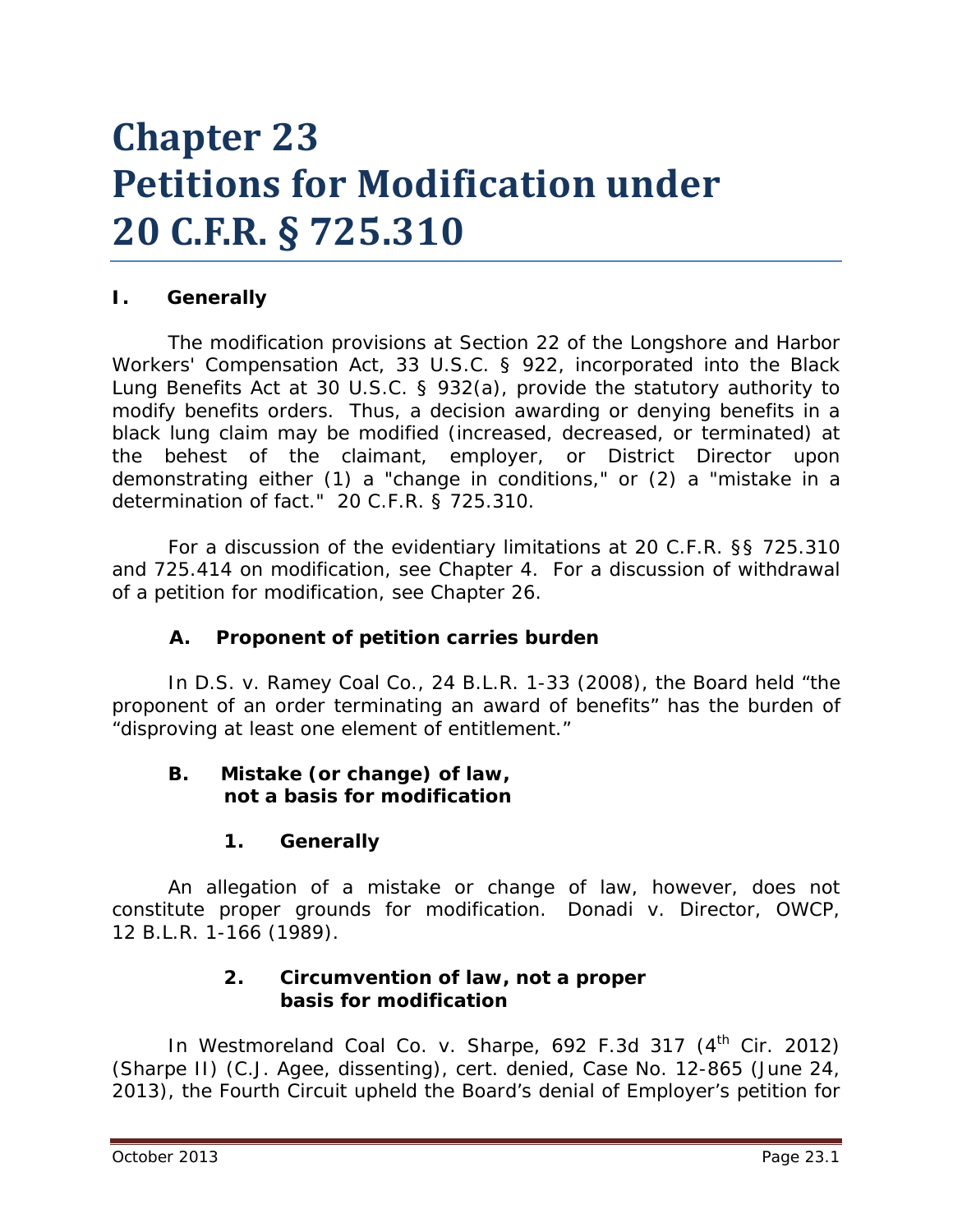modification on grounds that its consideration would "not render justice under the Act." Among the reasons for denying Employer's modification petition in the miner's claim, the court found the motive behind the petition was "patently improper." It noted, where "a modification request is aimed at thwarting a good faith claim or defense," consideration of the request does not "render justice under the act." Here, the court stated:

. . . allowing employers to regularly use modification to evade application of the collateral estoppel doctrine and the irrebuttable presumption of death due to pneumoconiosis would effectively eradicate those entrenched legal principles.

Notably, however, the court determined it would "leave open the question of whether such an improper motive can ever be outweighed by a strong interest in accuracy underlying the modification statute."

With regard to whether Mrs. Sharpe could invoke the doctrine of "offensive nonmutual collateral estoppel" in her survivor's claim to bar relitigation of the existence of complicated coal workers' pneumoconiosis, the court held she could. The court also concluded the mere filing of a modification petition by Employer in the miner's claim did not "alter the finality" of the decision awarding benefits; rather, it "pertain[ed]" to a decision that had become final.

## **C. Discretionary ruling on procedural issue, not a basis for modification**

 By unpublished decision in *Bowman v. Director, OWCP*, BRB No. 03-0720 BLA (Sept. 10, 2004) (unpub.), the Board held an Administrative Law Judge's "discretionary determination that the Director established good cause for the untimely submission of Dr. Green's report is not subject to modification because (the Administrative Law Judge) was resolving a procedural matter that is not within the scope of issues that are subject to modification, *i.e.*, issues of entitlement." The Board further stated the "proper recourse for correction of error, if any, would have been a timely appeal or motion for reconsideration, neither of which were timely pursued."

# **D. Modification available to any party**

# **1. Generally**

A modification petition may be filed by the District Director, Claimant, or Employer. In *Branham v. Bethenergy Mines, Inc.*, 21 B.L.R. 1-79 (1988) (J. McGranery, dissenting), Claimant was initially awarded benefits by an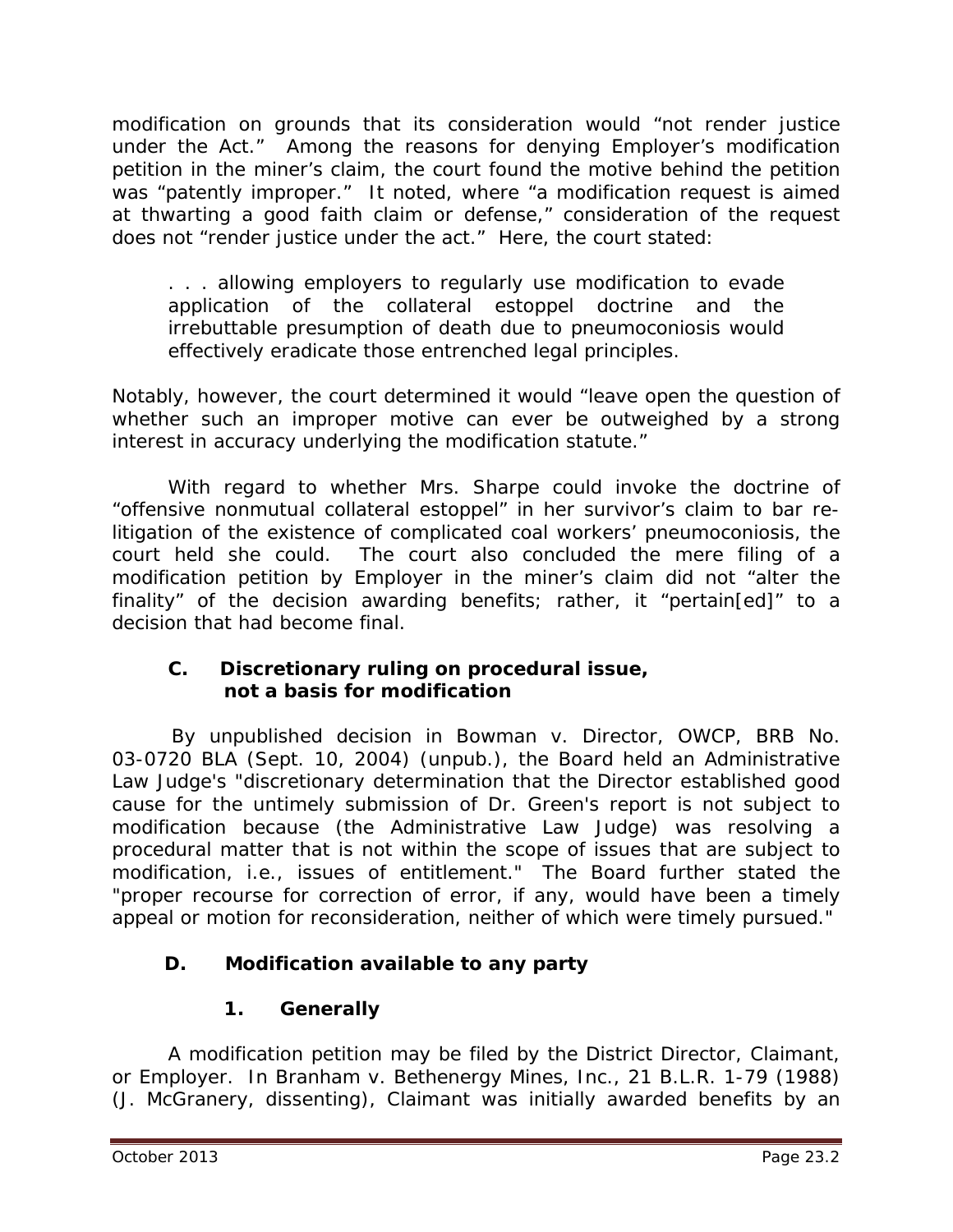Administrative Law Judge, and the decision was affirmed by the Board. However, Employer filed a petition for modification, and another Administrative Law Judge concluded a "mistake in a determination of fact" had been made such that Claimant was not entitled to benefits. The Board rejected Claimant's argument that Employer's modification request constituted an improper collateral attack on the original Administrative Law Judge's decision.

The Board further held it was proper for the second Administrative Law Judge to reopen the record for the submission of new evidence, stating "[o]ne could hardly find a better reason for rendering justice than that it would be unjust or unfair to require an employer to pay benefits to a miner who does not meet the requirements of the Act." In a dissenting opinion, Judge McGranery asserted modification should not become an avenue for Employer to retry its case, and make "a better showing on the second attempt." She noted Claimant prevailed by a preponderance of the evidence but "Employer, with its superior resources, shifted the balance" on modification. Judge McGranery, therefore, concluded the interests of justice had not been served by reopening the case on modification. *See also King v. Jericol Mining, Inc.*, 246 F.3d 822 (6<sup>th</sup> Cir. 2001) (modification is available to claimants and employers).

#### **2. Medical examinations and testing on modification**

In *Kern v. Walcoal, Inc.*, \_\_\_ B.L.R. \_\_\_, BRB No. 12-0561 BLA (July 30, 2013), the Board adopted the positions of Claimant and the Director, OWCP to hold Employer was not automatically entitled to have the miner examined and tested in conjunction with its petition for modification. The plain language of 20 C.F.R. § 725.203(d) addresses the duration and cessation of entitlement and provides the following:

Upon reasonable notice, an individual who has been finally adjudged entitled to benefits shall submit any additional tests or examinations the Office deems appropriate, and shall submit medical reports and other relevant evidence the Office deems necessary, *if an issue arises pertaining to the validity of the original award.*

20 C.F.R. § 725.203(d) (italics added). The Board rejected Employer's argument that this regulation is in conflict with 20 C.F.R. § 725.310(b), which provides each party "shall be entitled to submit" certain medical testing and reports on modification. Employer maintained 20 C.F.R. § 725.310(b) should be controlling where a petition for modification is filed.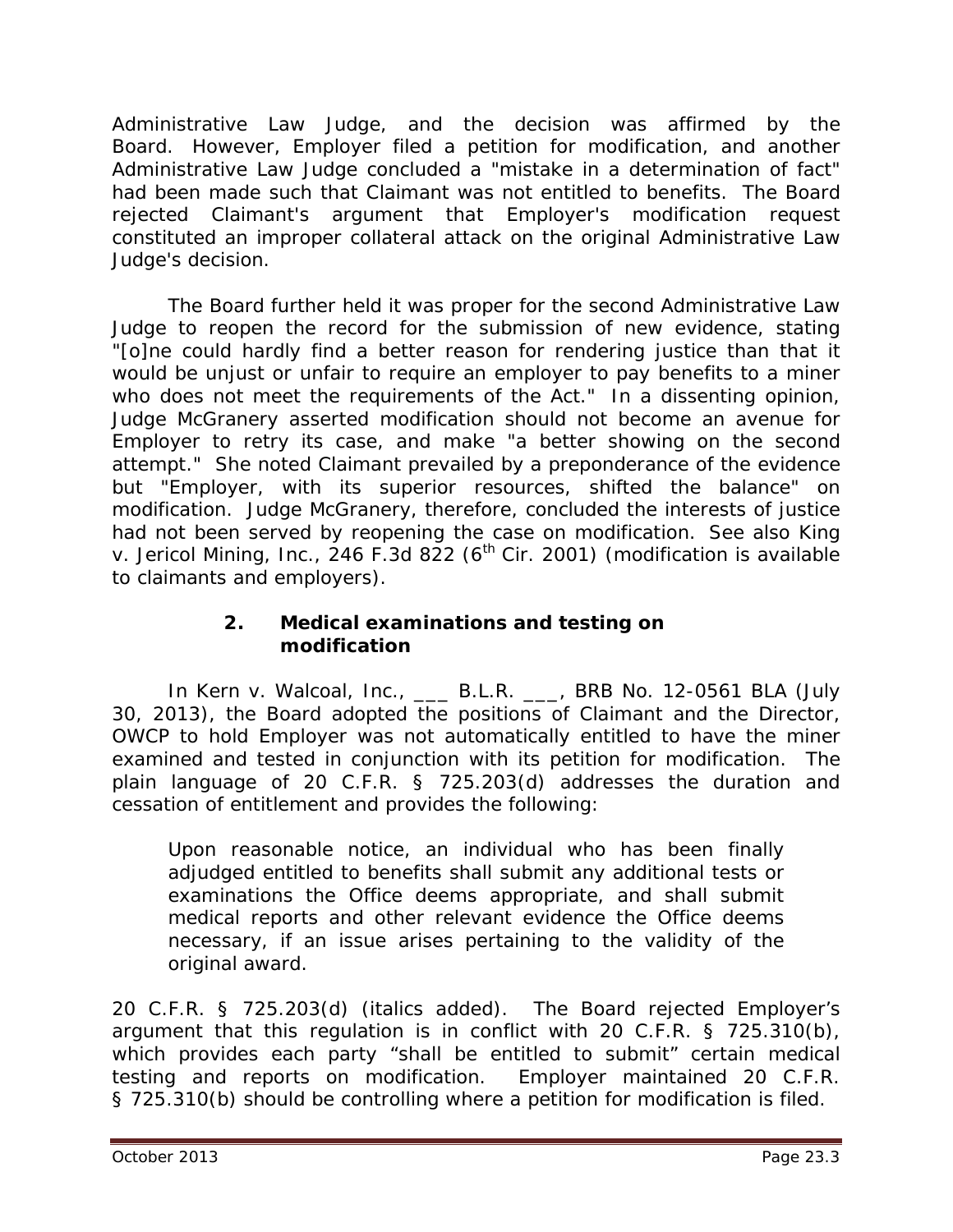In support of its decision, the Board cited to language in the preamble; *to wit*, "The Department emphasizes that the responsible operator does not have an absolute right to compel the claimant to submit to a medical examination for purposes of the modification petition." 65 Fed. Reg. 79,920, 79,962 (Dec. 20, 2000). The Board indicated an employer would be entitled to have the miner tested or examined where the "claimant filed a request for modification and obtained a new examination." However, the Board noted, "The present case is distinguishable in that employer filed a request for modification and claimant has not submitted any newly developed medical evidence."

In addressing the standard to be applied by the Administrative Law Judge, the Board stated:

In cases in which the issue has been squarely raised, the Board has held that an administrative law judge must determine, on a case-by-case basis, whether employer has raised a credible issue pertaining to the validity of the original adjudication, such that an order compelling claimant to submit to examinations or tests would be in the interests of justice. *Stiltner v. Wellmore Coal Corp.*, 22 B.L.R. 1-37, 1-40-42 (2000)(en banc); *Selak* [*v. Wyoming Pocahontas Land Co.*, 21 B.L.R. 1-173, 1-177-79 (1999)(en banc)].

As a result, the claim was remanded, and the Board directed:

On remand, the administrative law judge must determine whether employer raised a credible issue pertaining to the validity of the original adjudication. . . so that an order compelling claimant to submit to examinations or tests would be in the interest of justice.

. . .

In addition, when the administrative law judge reaches the merits of employer's request for modification, he must be mindful that modification does not automatically flow from a finding that there has been a change in conditions or a mistake in a determination of fact. Modifying an award or denial must additionally render justice under the Act.

*Slip op.* at p. 11. A petition for review of the Board's decision was filed by Employer with the Fourth Circuit Court of Appeals.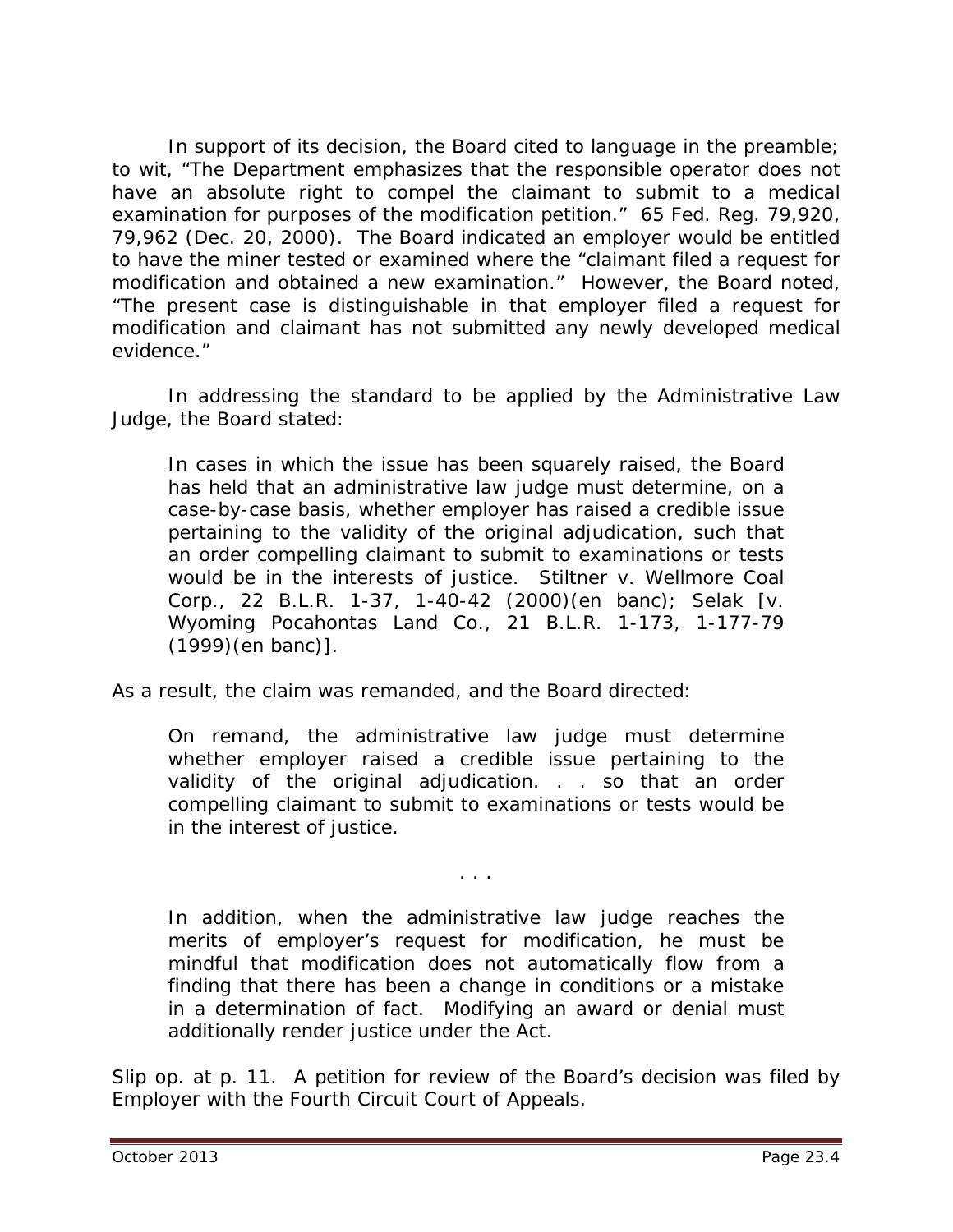# **E. Two-level inquiry**

 For any modification petition, whether filed by the District Director, Claimant, or Employer, the fact-finder must engage in two levels of inquiry. As a threshold matter, the fact-finder must weigh factors such as the diligence and motive of the petitioning party, accuracy of outcome, and the futility of any outcome to a modification proceeding. Then, if it is determined these threshold factors support consideration of the modification petition, the fact-finder must conduct *de novo* review of the claim to determine whether a "mistake in a determination of fact" was made in the prior adjudication and/or, if appropriate, whether a "change in conditions" since the prior adjudication is established.

## **1. Benefits Review Board**

In *D.S. v. Ramey Coal Co.*, 24 B.L.R. 1-33 (2008), motive, diligence, and accuracy must be considered in determining the propriety of a modification petition. In *Branham v. Bethenergy Mines, Inc.*, 21 B.L.R. 1-79 (1998)(J. McGranery, dissenting), the Board expressed a preference for "accuracy" over finality.

## **2. Fourth Circuit**

In Westmoreland Coal Co. v. Sharpe, 692 F.3d 317 (4<sup>th</sup> Cir. 2012) (*Sharpe II*) (C.J. Agee, dissenting), *cert. denied*, Case No. 12-865 (June 24, 2013), the Fourth Circuit upheld the Board's denial of Employer's petition for modification on grounds that its consideration would "not render justice under the Act."

#### **Sharpe I set the stage**

In *Sharpe v. Director, OWCP*, 495 F.3d 125 (4th Cir. 2007) (*Sharpe I*), the court remanded Mr. Sharpe's black lung claim and directed, prior to consideration of Employer's petition for modification on the merits, the Administrative Law Judge must make a threshold determination regarding its propriety. To that end, the *Sharpe I* court noted:

. . . a proper exercise of discretion should lead the adjudicators to assess, in addition to the need for accuracy, the diligence and motive of Westmoreland in seeking modification . . ., the possible futility of . . . modification, and other factors that may bear on whether [modification] will 'render justice under the act.'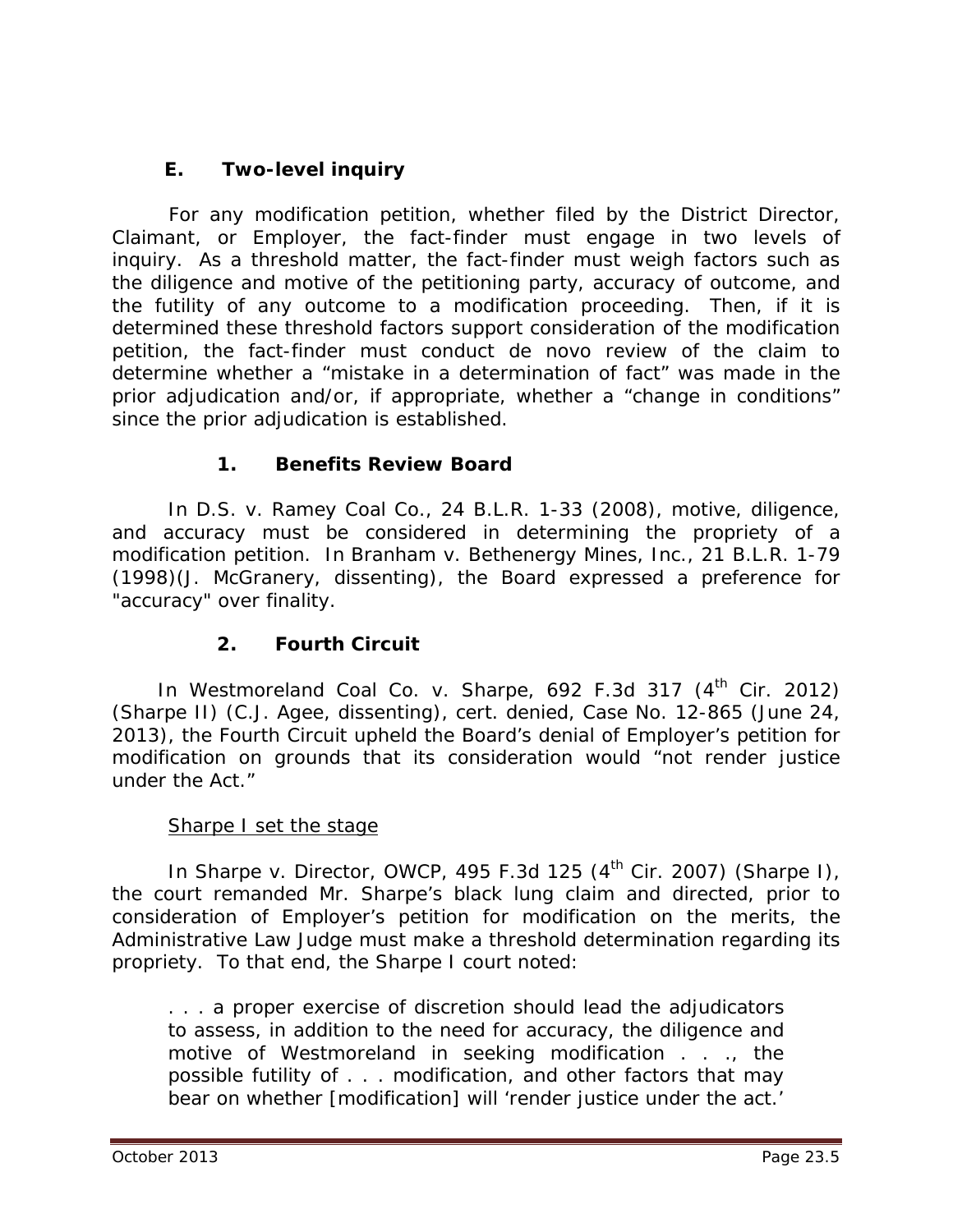*Sharpe I*, 495 F.3d at 134. And, the court set forth a specific series of questions for the Administrative Law Judge to consider on remand:

Why did Westmoreland wait to seek modification under § 725.310(a) until June 2000, two months after Mr. Sharpe's death, and nearly seven years after the BRB had affirmed his living miner's award (a decision that Westmoreland never appealed)?

Should Westmoreland's motive in seeking modification be deemed suspect?

Was the Modification Request part and parcel of Westmoreland's defense in Mrs. Sharpe's claim for survivor's benefits, which had been filed less than two months earlier?

Is the Modification Request futile or moot, in that no overpayments made to Mr. Sharpe could be recovered?

Is the Modification Request akin to a request for an advisory opinion, in that a favorable resolution thereof will have no impact on the living miner's claim?

*Id.* at 133.

#### The Administrative Law Judge's Findings on Remand

On remand, the Administrative Law Judge found Employer's modification petition of the award in the miner's claim was proper. He held a hearing, admitted the miner's "Last Will and Testament," and concluded no monies in the miner's estate could be recovered if Westmoreland prevailed in overturning the award on modification.

Nevertheless, the Administrative Law Judge concluded filing of the petition was not futile "because reconsideration of the 1993 finding that Mr. Sharpe suffered from complicated pneumoconiosis 'might be the only way in which Westmoreland could protect itself from an automatic award of benefits in [Mrs. Sharpe's] survivor's claim.'" Here, the Administrative Law Judge explained Mrs. Sharpe may be entitled to application of "offensive nonmutual collateral estoppel" in her survivor's claim to bar re-litigation of the existence of complicated coal workers' pneumoconiosis established in the miner's claim. In essence, he concluded, Mrs. Sharpe would be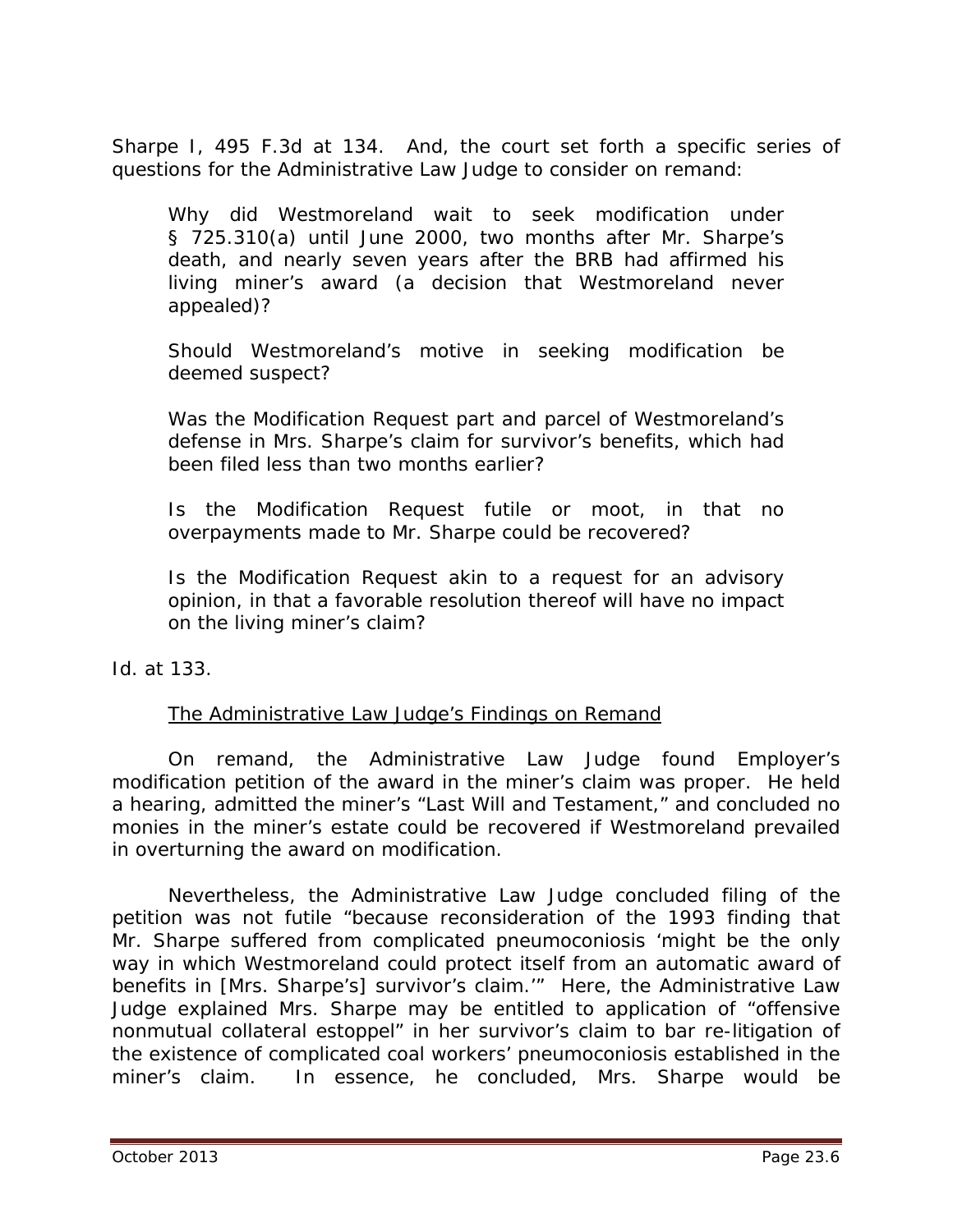automatically entitled to benefits in her claim based on the finding of complicated coal workers' pneumoconiosis in the miner's claim.

At this point, the Administrative Law Judge held "an employer's objective to thwart a survivor's claim (or a potential survivor's claim) is sufficient basis for finding that modification of a miner's claim is not a futile act, regardless of whether the employer could recoup the payment of benefits it made to the miner." He further concluded only Westmoreland was prejudiced by its lack of diligence:

. . . where a party's action is not prohibited by law it should not be precluded simply because the party is motivated by selfinterest.

In the end, the Administrative Law Judge found Employer's modification petition was proper, and he reversed his earlier award of benefits in the miner's claim.

#### The court's reaction in *Sharpe II*

On appeal for the second time, the court emphasized "an ALJ possesses broad – but not unlimited – discretion in ruling on modification requests." Citing to *O'Keefe v. Aerojet-Gen. Shipyards, Inc.*, 404 U.S. 254 (1971), the court agreed "[t]he plain import" of 20 C.F.R. § 725.310 is to allow for correction of mistakes based on new evidence, cumulative evidence, or further reflection on evidence initially submitted. On the other hand, the court stressed "due consideration must yet be given to whether modification would render justice under the Black Lung Benefits Act," which is remedial in nature, and has the purpose of providing benefits to qualified miners and their survivors. As a result, the court stated, "The basic criterion is whether reopening will 'render justice under the act.'"

In considering the propriety of Westmoreland's modification petition, the court found it was undisputed that consideration of the petition was "futile" in the sense that no monies could be recovered from the miner's estate even if Westmoreland was successful. Beyond this, the court found the motive behind the petition was "patently improper." It noted, where "a modification request is aimed at thwarting a good faith claim or defense," consideration of the request does not "render justice under the act." Here, the court stated:

. . . allowing employers to regularly use modification to evade application of the collateral estoppel doctrine and the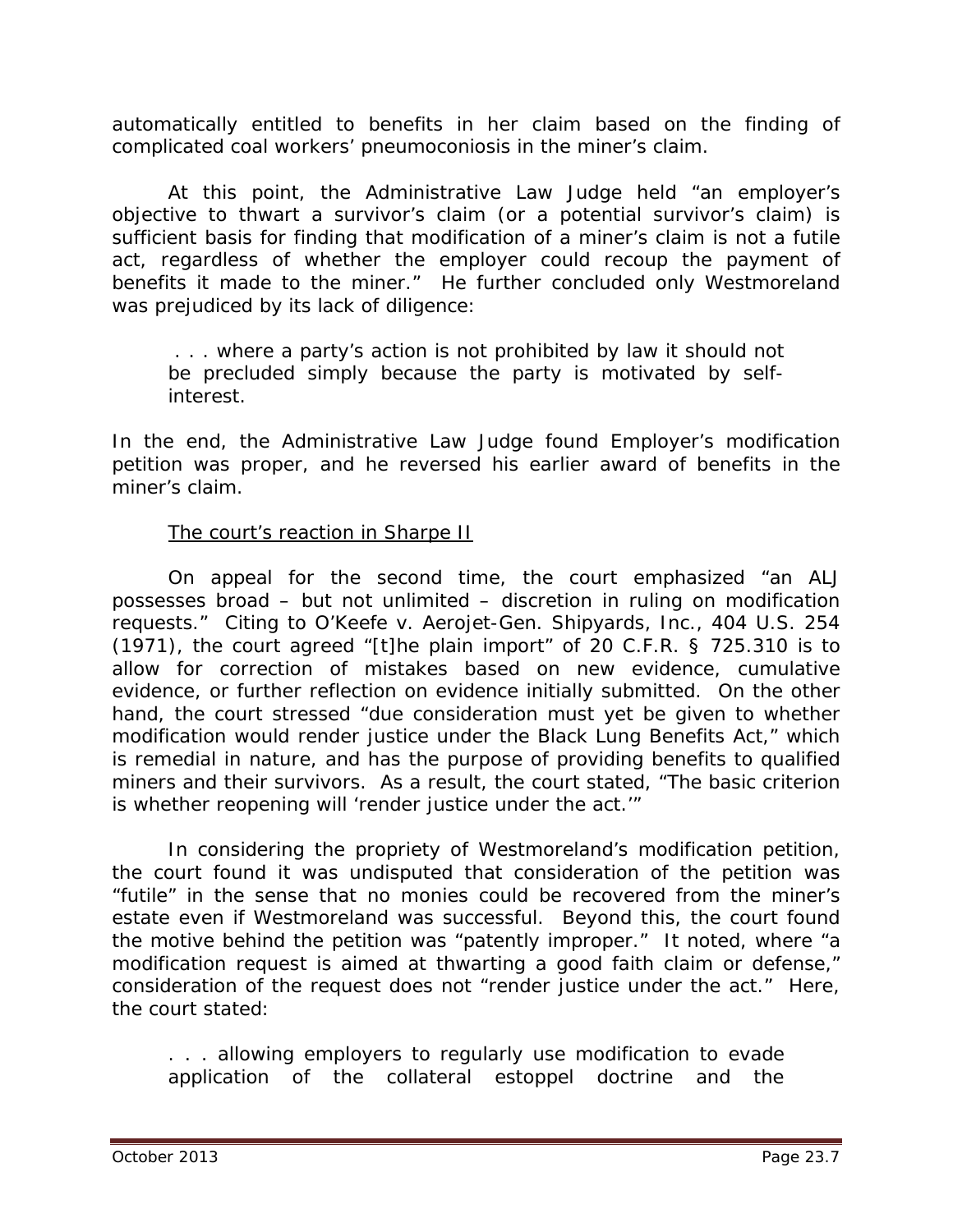irrebuttable presumption of death due to pneumoconiosis would effectively eradicate those entrenched legal principles.

Notably, however, the court determined it would "leave open the question of whether such an improper motive can ever be outweighed by a strong interest in accuracy underlying the modification statute."

With regard to whether Mrs. Sharpe could invoke the doctrine of "offensive nonmutual collateral estoppel" in her survivor's claim to bar re-litigation of the existence of complicated coal workers' pneumoconiosis, the court held that she could. The court stated mere filing of a modification petition by Employer in the miner's claim did not "alter the finality" of the decision awarding benefits; rather, it "pertain[ed]" to a decision that had become final.

## **3. Sixth Circuit**

By unpublished decision in *Wilson v. Peabody Coal Co.*, BRB No. 09-0770 BLA (Aug. 11, 2010)(unpub.), a case arising in the Sixth Circuit, the Board affirmed the Administrative Law Judge's denial of Employer's petition for modification because reopening the claim would not "render justice under the Act." In particular, the miner was awarded benefits by an original deciding Administrative Law Judge, and the award was affirmed by the Board on appeal.

On modification, Employer asserted the original deciding Administrative Law Judge made a mistake in a determination of fact in weighing the chest x-ray evidence. In the original claim, Employer did not provide the *curriculum vitae* of two of its physicians documenting that they were board-certified radiologists and NIOSH-certified B-readers, but it sought to do so in conjunction with the modification proceeding. In denying Employer's modification petition, the Administrative Law Judge properly concluded Employer "showed a lack of diligence from the beginning of this claim when it disregarded—either through ignorance or indifference—the well-established rule that a party must prove the credentials of its experts." The Administrative Law Judge noted Employer had multiple opportunities to cure this deficiency, including while the original claim was pending before the District Director and Administrative Law Judge.

Citing to *Kinlaw v. Stevens Shipping and Terminal Co.,* 33 B.R.B.S. 68 (1999), Employer argued its modification petition cannot be denied solely because evidence was available at an earlier stage in the proceeding. The Board recognized, however, "the interest in arriving at the 'correct' result does not always override the interest in finality." As a result,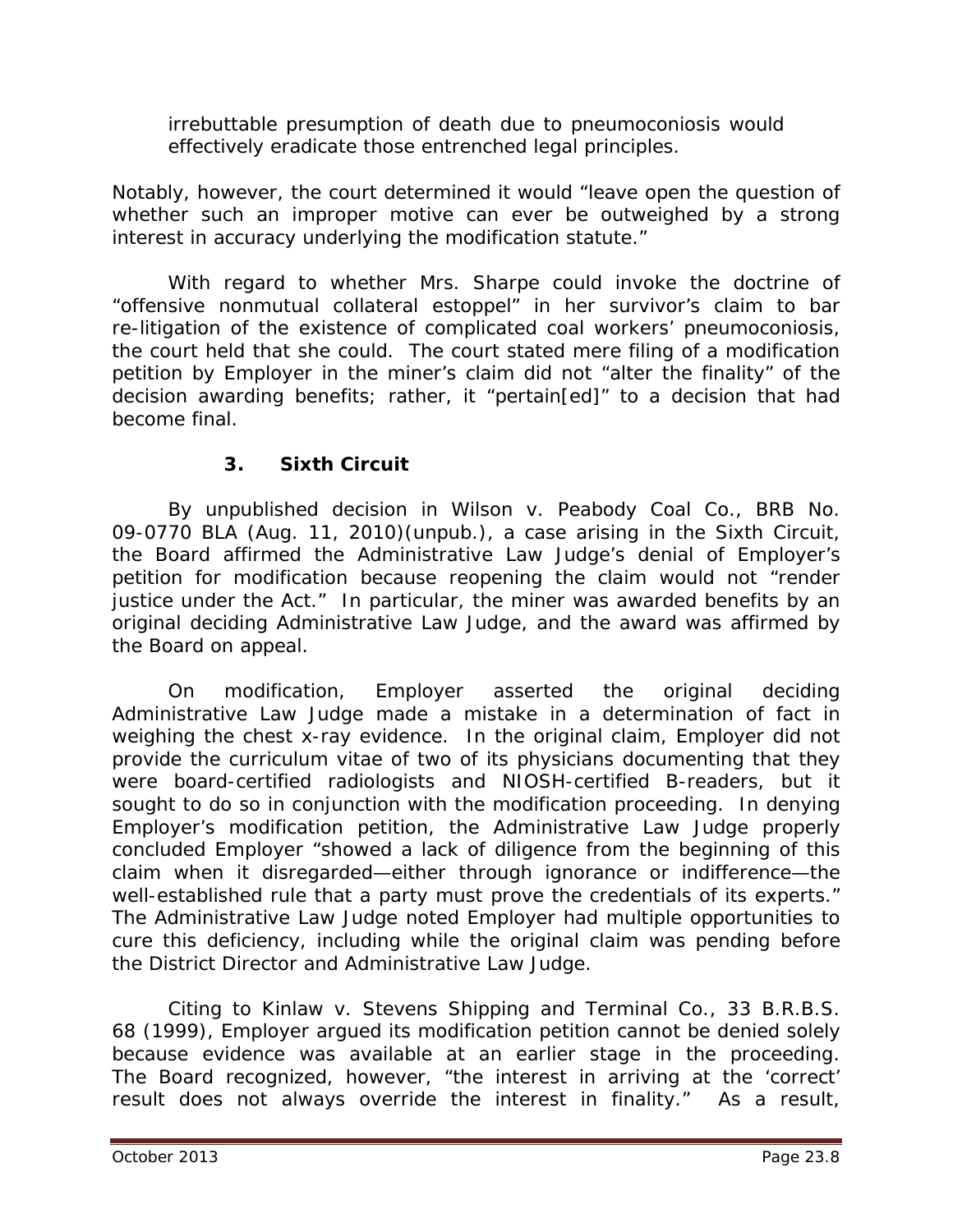in *Wilson,* the Board concluded Employer's modification petition was properly denied:

The facts here – where the employer failed to submit critical evidence, then attempted to use modification to correct the oversight – are similar to those in *Kinlaw*, where the Board upheld the administrative law judge's finding that reopening the claim would not render justice under the Act, because the employer there was attempting to correct its own mistake in failing to develop its expert's testimony in the initial litigation. *Kinlaw*, 33 BRBS at 73-75. Detecting no abuse of discretion, we affirm the administrative law judge's finding that employer exhibited a lack of diligence in establishing the radiological qualifications of its experts.

*Slip op.* at 10. The Board agreed Employer's motive in requesting modification was improper as it sought to "remedy its own failure to timely submit the radiological qualifications of its experts, *i.e.* its own litigation mistake."

## **4. Seventh Circuit**

The Seventh Circuit Court of Appeals, in *Old Ben Coal Co. v. Director, OWCP [Hilliard]*, 292 F.3d 533 (7th Cir. 2002)(J. Wood, dissenting), discussed the criteria an Administrative Law Judge should consider on modification. Employer filed a second petition for modification of an award of survivor's benefits based, in part, on evidence which could have been submitted at the original hearing, or during an earlier modification proceeding. The Administrative Law Judge denied Employer's petition for modification on grounds it was not in the interests of justice under the Act. She reasoned all of the evidence that Old Ben proffered, or attempted to obtain in the second modification proceeding, was available during the first modification proceeding, and a modification proceeding is not intended to allow a party to simply retry its case when it thinks it can make a better showing by presenting evidence that it could have, but did not present earlier. The Administrative Law Judge concluded, "To do so would allow the Employer, under the guise of an allegation of mistake, to retry its case simply because it feels that it can make a better showing the next time around."

Ultimately, the claim was appealed to the Seventh Circuit. Here, the Director argued in support of Old Ben; *to wit,* the Administrative Law Judge and Board applied the incorrect legal standard, and the Administrative Law Judge should be required to reopen the matter and reevaluate the award of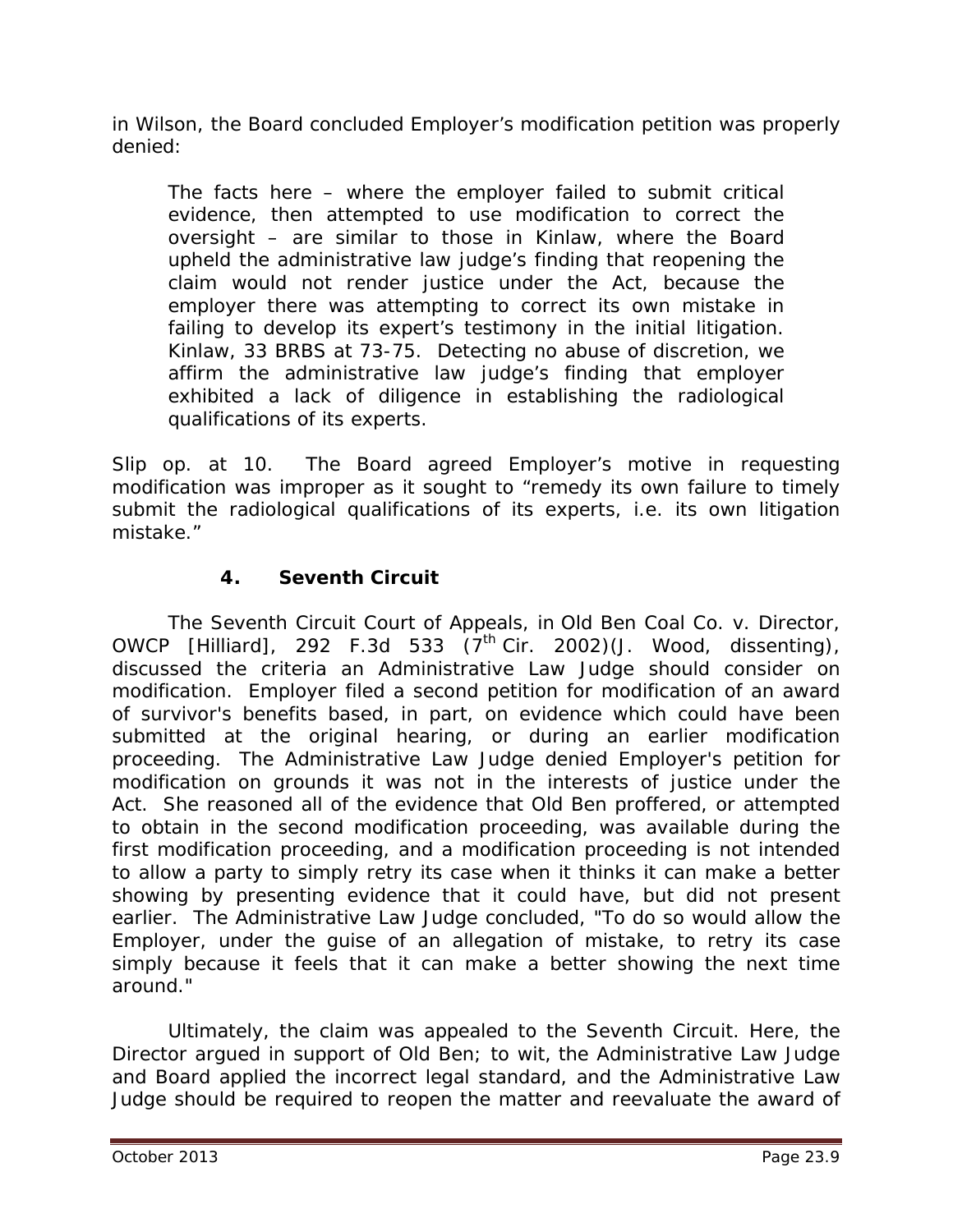benefits. The Director argued a timely requested modification of a mistaken decision should be denied only if the moving party has engaged in such contemptible conduct, or conduct that renders its opponent so defenseless, it could be said that correcting the decision would not render justice under the Act.

The Seventh Circuit accepted the position of Old Ben and the Director. The court found it owed deference to the Director's position. Citing the Supreme Court decisions in *Banks v. Chicago Grain Trimmers Ass'n.*, 390 U.S. 459 (1968) and *O'Keeffe v. Aerojet-General Shipyards, Inc.*, 404 U.S. 254 (1972), the court concluded "a broad reading of Section 22" permits reconsideration of the ultimate question of fact without submitting any new evidence. From this, the court determined the language, structure and case law interpreting Section 22 articulates a preference for accuracy over finality in the substantive award.

The court held, "[W]hether requested by a miner or an employer, a modification request cannot be denied out of hand based solely on the number of times modification has been requested or on the basis that the evidence may have been available at an earlier stage in the proceeding." The Court then discussed the factors to be considered in determining whether granting modification serves justice under the Act:

. . . we do not believe that only sanctionable conduct constitutes the universe of actions that overcomes the preference for accuracy. For example, just as the remedial purpose of the Act would be thwarted if an ALJ were required to brook sanctionable conduct, the purpose also would be thwarted if an ALJ were required to reopen proceedings if it were clear from the moving party's submissions that reopening could not alter the substantive award. So too, an ALJ would be entitled to determine that an employer was employing the reopening mechanism in an unreasonable effort to delay payment.

**. . .**

In making that determination, the ALJ will no doubt need to take into consideration many factors including the diligence of the parties, the number of times that the party has sought reopening, and the quality of the new evidence which the party wishes to submit. These and other factors deemed relevant by the ALJ in a particular case ought to be weighed not under an amorphous 'interest of justice' standard, but under the frequently articulated 'justice under the Act' standard, *O'Keeffe*, 404 U.S. at 255. This distinction is not simply one of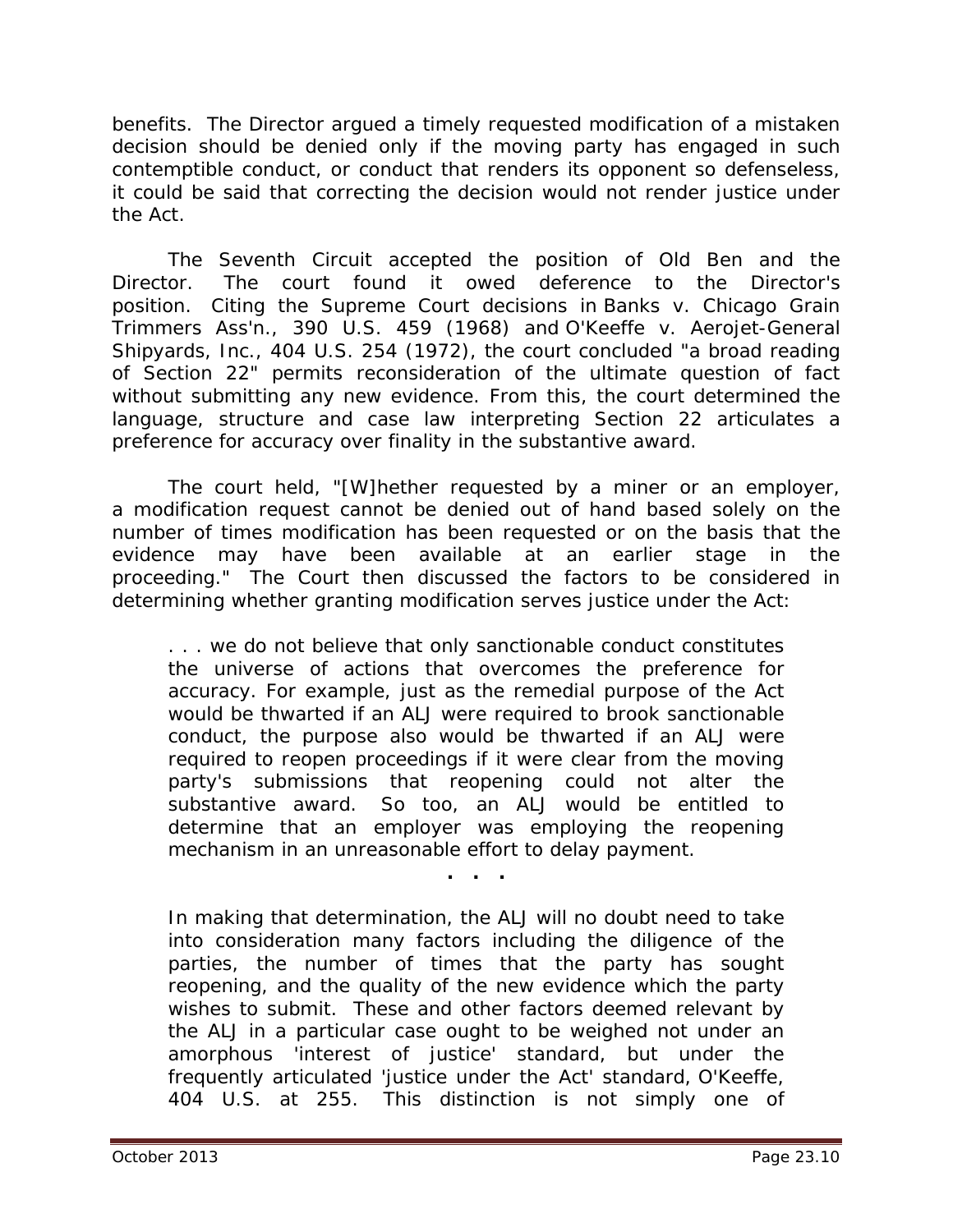semantics. The latter formulation cabins the discretion of the ALJ to keep in mind the basic determination of Congress that accuracy of determination is to be given great weight in all determinations under the Act.

The court reiterated "finality simply is not a paramount concern of the Act," and it remanded the case because "the ALJ gave no credence to the statute's preference for accuracy over finality . . .."

*See also Zeigler Coal Co. v. Director, OWCP [Villain]*, 312 F.3d 332, 334 ( $7^{\text{th}}$  Cir. 2002).

#### **F. Petition for modification of denial of subsequent claim, standard of review**

 By unpublished decision in *Reed v. Markfork Coal Co.*, BRB No. 10-0170 BLA (Feb. 22, 2011)(unpub.), the Administrative Law Judge applied the proper legal standard for considering the miner's petition for modification of the denial of a subsequent claim. Citing to *Hess v. Director, OWCP*, 21 B.L.R. 1-141 (1998), the Board stated "the (threshold) issue properly before the administrative law judge was whether the new evidence submitted with the request for modification, establishes a change in an applicable condition of entitlement." Here, because the original claim was denied for failure to demonstrate a totally disabling respiratory impairment, the Board held the Administrative Law Judge properly found this threshold issue met on grounds that newly submitted evidence established the presence of complicated pneumoconiosis.

 In a case arising under the pre-amendment regulations, *J.P.L. v. Shady Lane Coal Corp.*, BRB No. 07-0941 BLA (Aug. 28, 2008) (unpub.), the Board held, in "considering a request for modification of the denial of a duplicate claim, which was denied based upon a failure to establish a material change in conditions, the administrative law judge must determine whether the evidence developed in the duplicate claim, including any evidence submitted with the request for modification, establishes a material change in conditions."

## **G. Modification of attorney fee award, not permitted**

 By unpublished decision in *Crabtree v. Queen Anne Coal Co.*, BRB No. 10-0301 BLA (Jan. 31, 2011)(unpub.), the Board upheld the Administrative Law Judge's order dismissing Employer's petition for modification of an attorney fee award. On appeal, Employer maintained the Administrative Law Judge was obliged to determine whether the fee award contained a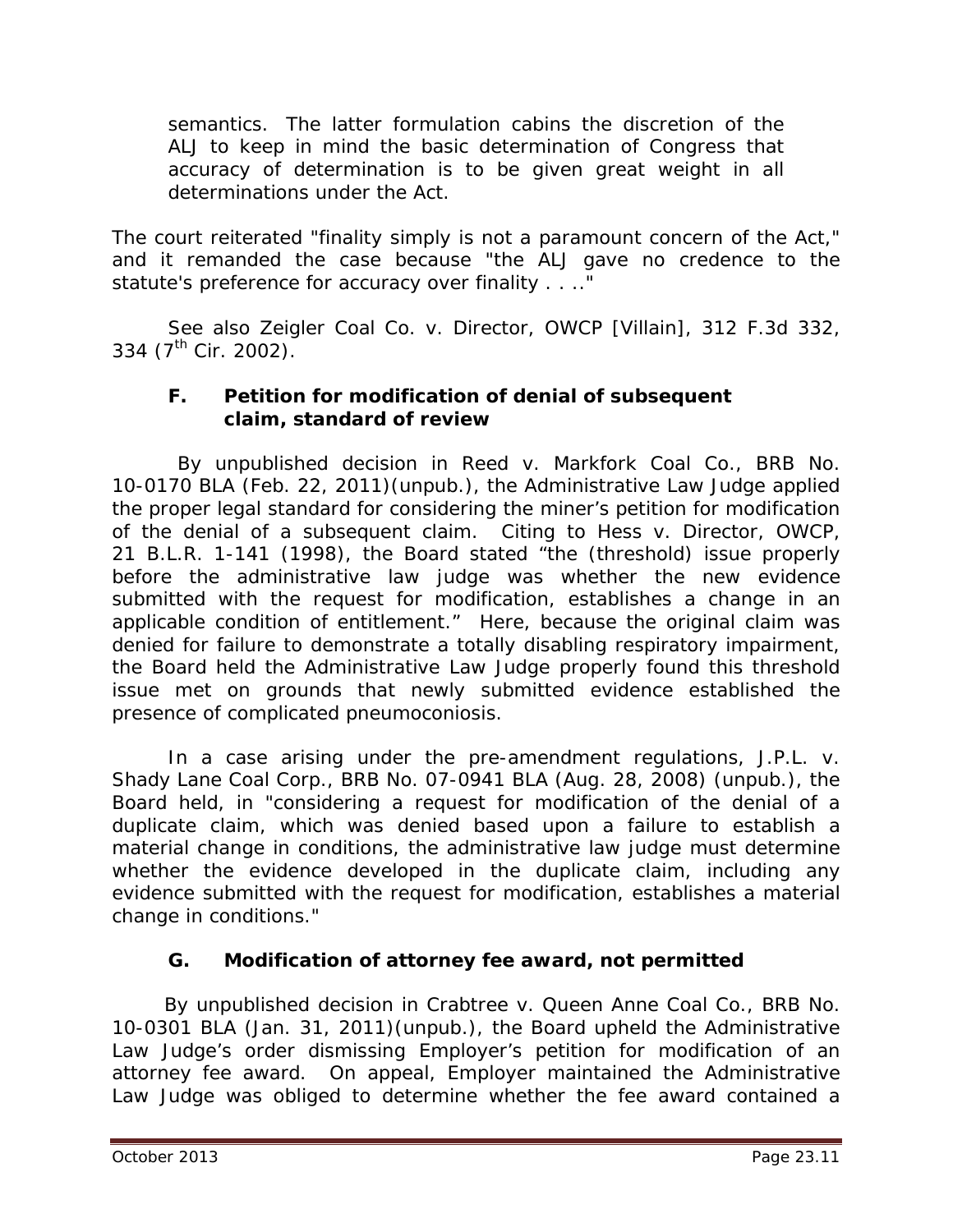"mistake in a determination of fact" regarding Claimant's counsel's hourly rate. The Board disagreed. Citing to *Greenhouse v. Ingalls Shipbuilding, Inc.*, 31 B.R.B.S. 41 (1997), the Board held an attorney fee award "does not concern 'compensation' or 'the terms of an award or denial of benefits' as required under Section 22 of the Longshore and Harbor Workers' Compensation Act," such that the award is not subject to modification.

## **II. Procedural issues**

## **A. One year time limitation**

Modification may be sought at any time before one year from the date of the last payment of benefits, or at any time before one year after the denial of a claim. 20 C.F.R. § 725.310(a).

#### **1. Denial by Administrative Law Judge, effective when "filed" with District Director**

In *Wooten v. Eastern Assoc. Coal Corp.*, 20 B.L.R. 1-20 (1996), the Administrative Law Judge held a modification petition was untimely because he issued a decision and order denying benefits on June 23, 1992, the decision was filed with the District Director on July 1, 1992, and Claimant did not file a modification petition until June 23, 1993. Citing to the language 20 C.F.R. § 725.310, the Administrative Law Judge concluded Claimant should have filed the petition *before* one year lapsed from the date of denial of the claim and, therefore, the petition was "one day late." The Board reversed to state the following:

We . . . construe the phrase, 'denial of a claim' in Section 725.310 to mean the 'effective' denial of a claim pursuant to Section 21(a) of the Longshore Act and Section 725.479(a). Because a decision and order becomes effective only when filed in the office of the district director, we agree with the Director that the time within which to seek modification is one year from the date on which the decision and order is filed, not from its issuance date.

Thus, the claim was remanded for consideration of Claimant's timely petition.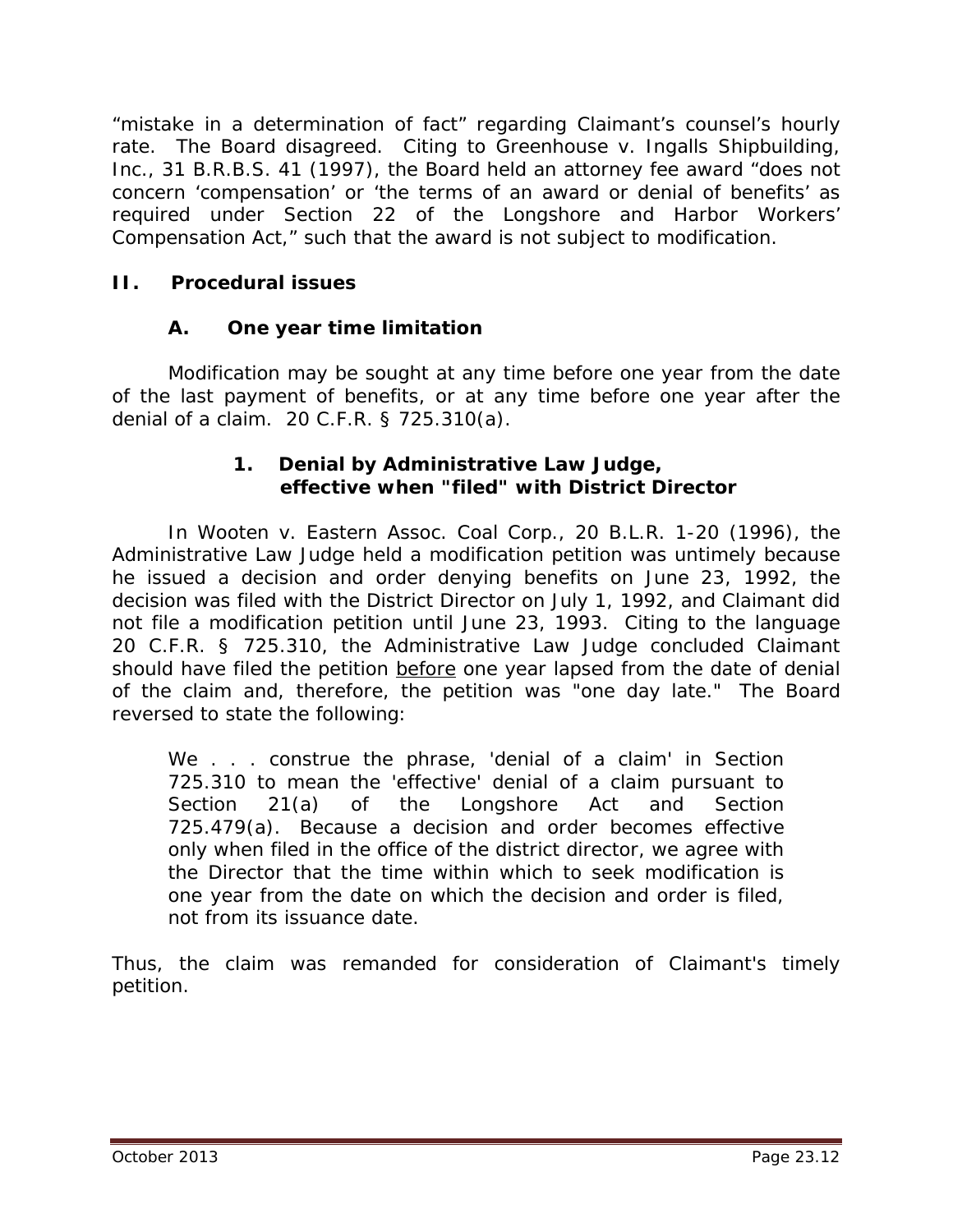#### **2. Denial by Benefits Review Board, effective when issued**

In *Gross v. Dominion Coal Corp.*, 22 B.L.R. 1-8 (2003), the one-year time period for filing a modification petition of the Board's denial is from the date the denial became effective, *i.e.* the date on which the decision is filed with the Clerk of the Board (the same date on which the decision is issued). 20 C.F.R. §§ 802.403(b), 802.406, 802.407(a), and 802.410(a); *Stevedoring Servs. of America v. Director, OWCP [Mattera]*, 29 F.3d 513 (9th Cir. 1994); *Butcher v. Big Mountain Coal, Inc.*, 802 F.2d 1506 (4th Cir. 1986); *Pifer v. Florence Mining Co.*, 8 B.L.R. 1-498 (1986).

## **3. For claims filed on or before January 19, 2001**

#### **a. Seven days added for mailing**

In *Orender v. Paramont Mining Co.*, BRB No. 88-1835 BLA (Dec. 27, 1990)(unpub.), a pre-amendment claim, the Board held modification petitions sent by mail are allowed one year and seven days for filing pursuant to 20 C.F.R. § 725.311(c) of the regulations. The provisions at 20 C.F.R. § 725.311(c) (2000) state, "Whenever any notice, document, brief or other statement is served by mail, 7 days shall be added to the time within which a reply or response is required to be submitted." 20 C.F.R. § 725.311(c).

#### **b. Transfer liability from Trust Fund, filing within one year of last payment**

In *USX Corp. v. Director, OWCP*, 978 F.2d 656 (11<sup>th</sup> Cir. 1992), the Eleventh Circuit held, where the District Director erroneously transfers liability from Employer to the Trust Fund, the Department of Labor's request for modification under 20 C.F.R. § 725.310 to transfer liability back to Employer is timely only if filed within one year of Employer's last payment, and not the last payment by the Trust Fund.

#### **c. Circuit court opinion "final" when petition for rehearing denied**

In *Youghiogheny and Ohio Coal Co. v. Milliken*, 200 F.3d 942 (6<sup>th</sup> Cir. 1999), *cert. denied,* 121 S. Ct. 58 (2000), the Sixth Circuit held Claimant filed a timely request for modification on February 5, 1990, where the circuit court issued its decision on January 23, 1989, and then denied Claimant's untimely petition for rehearing on March 23, 1989. The circuit court held its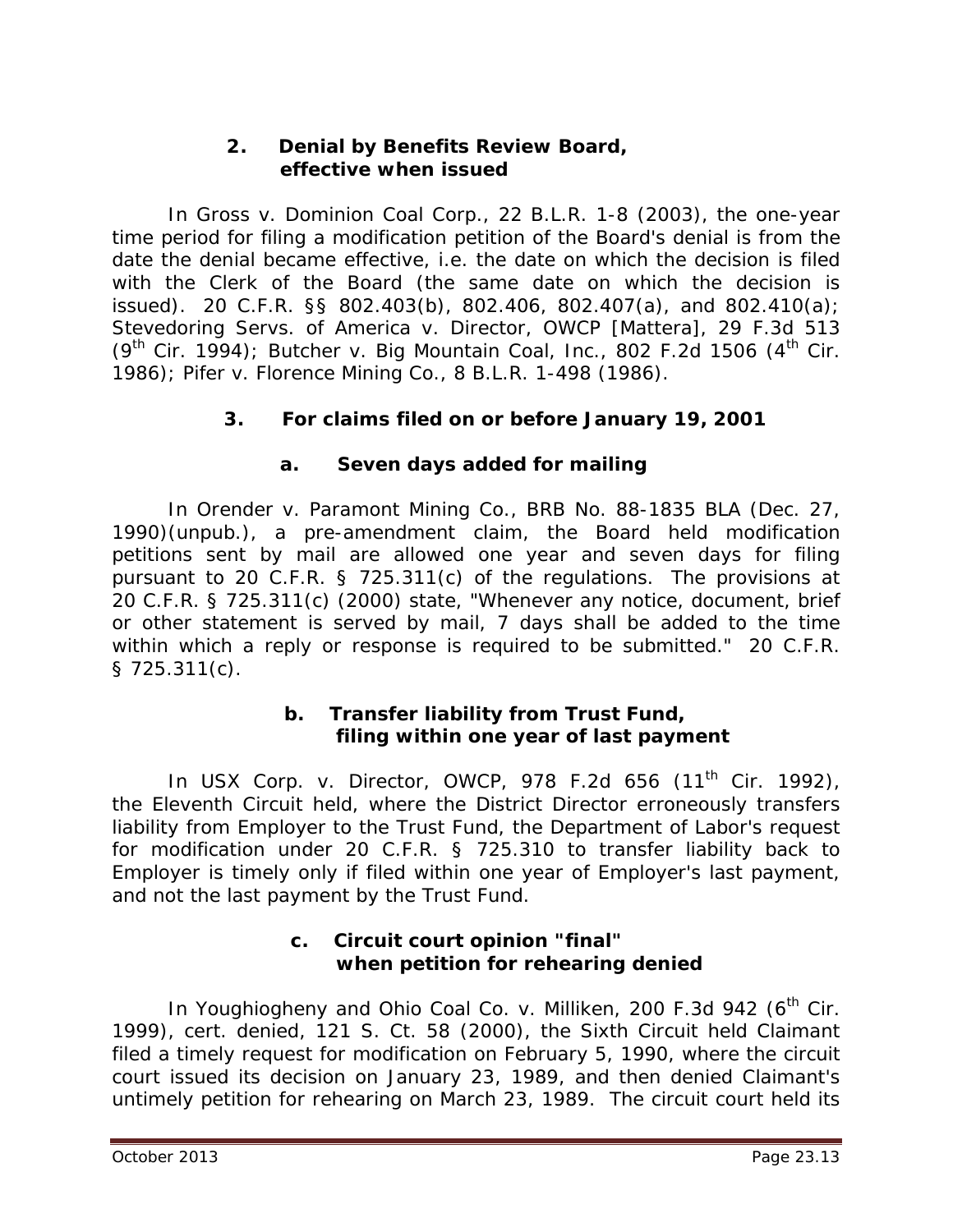affirmance of the denial of benefits was not "final" until it issued the March 1989 mandate denying Claimant's petition for rehearing.

# **4. For claims filed after January 19, 2001**

# **a. Applicability**

In *Gross v. Dominion Coal Corp.*, 22 B.L.R. 1-8 (2003), the Board applied the amended time computation provisions at 20 C.F.R. § 725.311 to a petition for modification filed after January 19, 2001, which related to a claim pending on January 19, 2001. 20 C.F.R. § 725.2.

# **b. Seven days not added for mailing**

In *Gross v. Dominion Coal Corp.*, 22 B.L.R. 1-8 (2003), the Board held, under the amended regulations, Claimant's modification petition had to be filed within one year of the date of issuance of the Board's denial, and the Administrative Law Judge is not permitted to add seven days to the modification period. In footnote 5 of its decision, the Board stated the "Director deleted the seven-day grace period rule in part because it had generated confusion as to the deadline for filing a modification petition. 65 Fed. Reg. 79,920, 79,977 (Dec. 20, 2000)."

#### **c. Saturdays, Sundays, and holidays, effect of**

In *Gross v. Dominion Coal Corp.*, 22 B.L.R. 1-8 (2003), the Board issued its denial of Claimant's appeal on November 6, 1998. Claimant was required to file his modification petition by November 6, 1999. However, because November 6, 1999 was a Saturday, Claimant had until Monday, November 8, 1999 to file the petition.

# **B. Multiple modification petitions permitted**

# **1. Benefits Review Board**

In *Garcia v. Director, OWCP*, 12 B.L.R. 1-24 (1988), the Board held "the one year period for modification set forth in § 725.310 begins to run anew from the date of each denial." Thus, the *Garcia* decision permits the filing of multiple modification petitions relating back to a single claim, thereby affording any party the opportunity to continually submit new evidence or arguments for consideration under the less stringent modification standard at 20 C.F.R. § 725.310 as opposed to the standard for multiple claims at 20 C.F.R. § 725.309.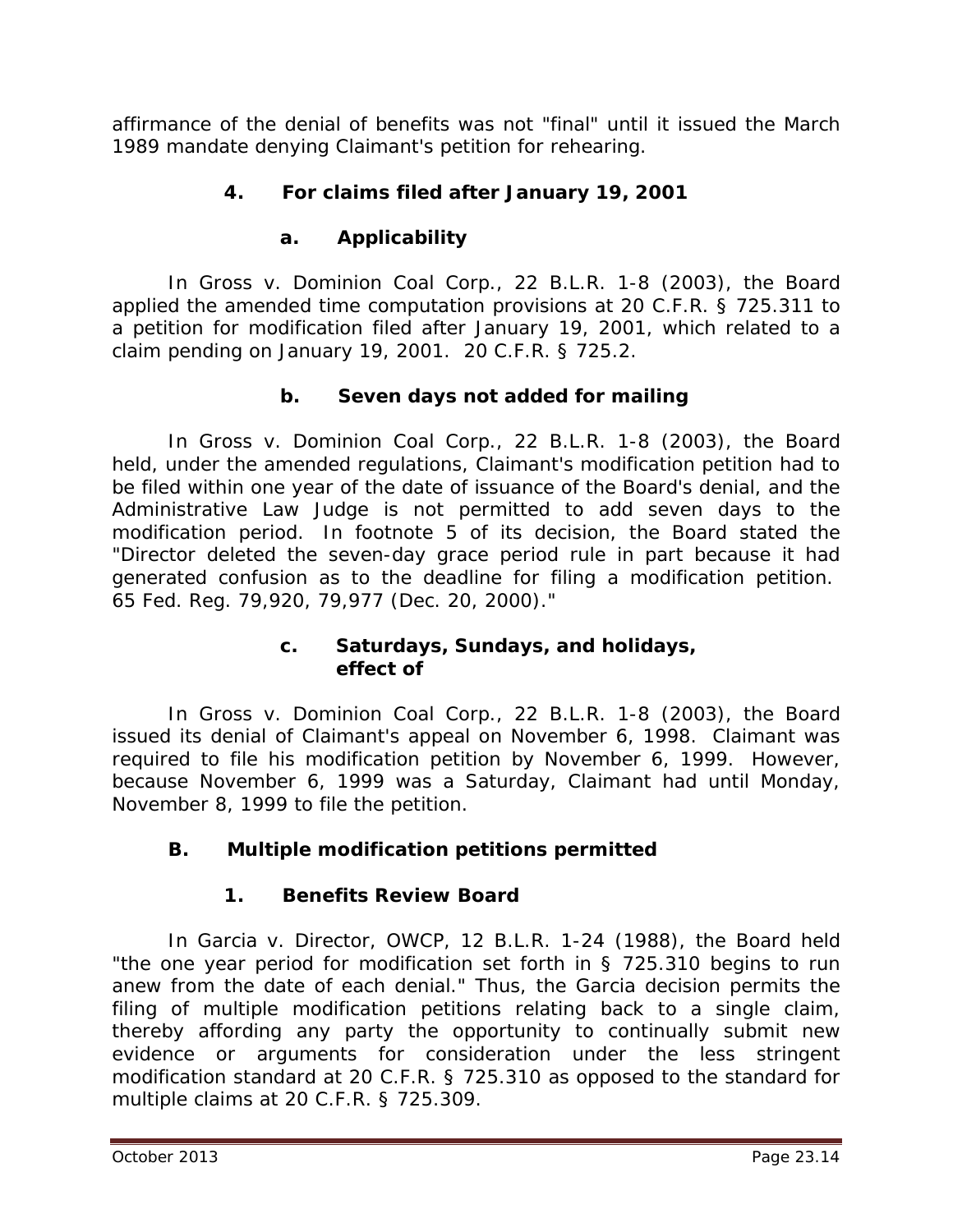The Board in *Garcia* noted the regulations provide "for the continued availability of modification proceedings within one year following a denial by the (District Director) even after the (District Director) has considered modification once." Citing its own cases, the Board asserted "[f]urther justification for this conclusion is the rule that a party may request modification of the denial of a claim by the Administrative Law Judge within one year after the conclusion of appellate proceedings."

## **2. Fourth Circuit**

In *Betty B Coal Co. v. Director, OWCP*, 194 F.3d 491 (4<sup>th</sup> Cir. 1999), the circuit court rejected Employer's arguments that (1) a petition for modification "is available for one year after the first rejection of a claim," and (2) multiple petitions for modification are not permitted. The court held, to the contrary, the "modification procedure is flexible, potent, easily invoked, and intended to secure 'justice under the act.'" It determined multiple modification petitions may be filed in a single claim.

## **C. Informal communication sufficient to constitute petition for modification**

As opposed to a subsequent claim under 20 C.F.R. § 725.309, which requires the filing of a formal application for benefits (*i.e.* Form CM-911), any communication, no matter how informal, may serve as a request for modification under 20 C.F.R. § 725.310.

In *Cobb v. Schirmer Stevedoring Co.*, 2 B.R.B.S. 132 (1975), *aff'd,* 577 F.2d 750 ( $9<sup>th</sup>$  Cir. 1978), a phone call from Claimant (memorialized by the District Director), wherein Claimant stated he was dissatisfied with his compensation, constituted a request for modification. And, in *Youghiogheny and Ohio Coal Co. v. Milliken*, 200 F.3d 942 (6th Cir. 1999), *cert. denied*, 121 S. Ct. 58 (2000), the Sixth Circuit concluded a letter, wherein Claimant stated she *intended* to file a petition for modification, was sufficient to constitute a modification request at 20 C.F.R. § 725.310.

## **1. Survivor's claim may qualify as modification petition**

Under some circumstances, a survivor's claim, filed within one year of the administrative denial of a miner's claim, may be construed as a request for modification of the denial of the miner's claim. *Kubachka v. Windsor Power Coal Co.*, 11 B.L.R. 1-171, 1-173 n. 1 (1988).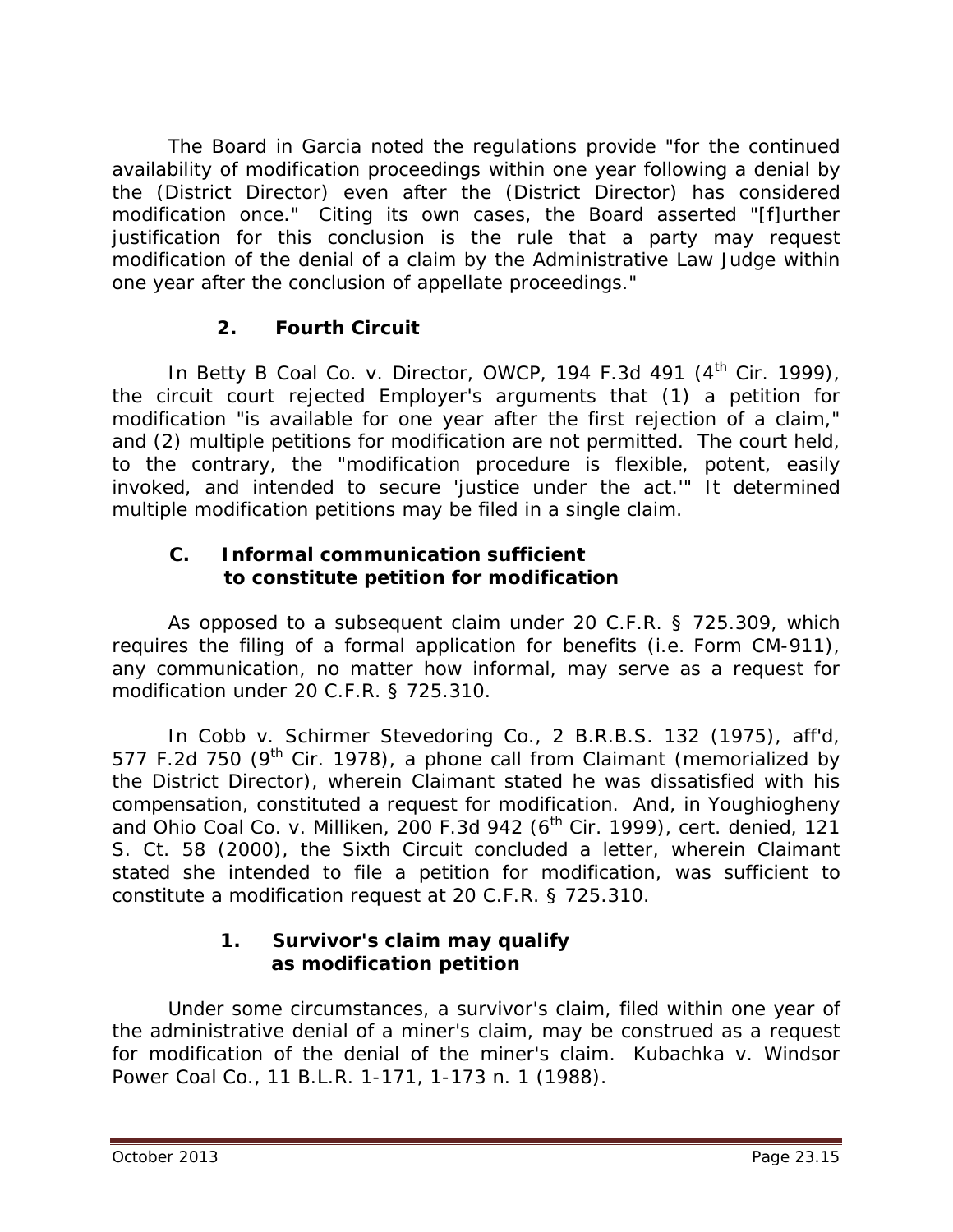#### **2. Submission of work evaluation questionnaires**

The Third Circuit held, in an unpublished decision, Claimant's submission of "work evaluation questionnaires" constituted a request for modification. *USX Corp. v. Director, OWCP*, Case No. 94-3122 (3rd Cir. Sept. 29, 1994)(unpub.). The court reasoned, "Because of the informal nature of the proceedings and the remedial nature of the Act, the courts that have considered this issue have given the claimant wide latitude." The court further stated, "A claimant need not use 'magic words' when requesting modification."

## **3. Must be filed by a party**

The Third Circuit held an informal communication must come from the District Director, or one of the parties to constitute a petition for modification. Thus, a letter from claimant's doctor was not a modification petition. *Bethenergy Mines, Inc. v. Director, OWCP and Delores Koscho*, Nos. 91-3330 and 89-2750 (3rd Cir. Apr. 2, 1992) (unpub.).

# **D. Exclusion of evidence on modification**

## **1. For claims filed on or before January 19, 2001**

In *Shertzer v. McNally Pittsburgh Manufacturing Co.*, BRB No. 97-1121 BLA (June 26, 1998) (unpub.), the Board held the Administrative Law Judge erred in admitting evidence submitted on modification where the evidence was in existence at the time the Administrative Law Judge issued his original decision. Specifically, the Board concluded certain *Director's Exhibits* should not have been admitted as evidence on modification because "this evidence was in existence but was not made available to the administrative law judge at the time the administrative law judge issued his 1994 Decision and Order." The Board stated 20 C.F.R. § 725.456(d) and *Wilkes v. F&R Coal Co.*, 12 B.L.R. 1-1 (1988) "mandates the exclusion of withheld evidence in the absence of extraordinary circumstances."

However, the Board issued a contrary unpublished decision in *Andrews v. Director, OWCP*, BRB No. 02-0228 BLA (Dec. 23, 2002) (unpub.), a case involving a survivor's claim applying the pre-amendment regulations. The Board held it was error for the Administrative Law Judge to exclude a medical report submitted by Claimant to establish a mistake in a determination of fact under 20 C.F.R. § 725.310, where the medical report was available (and could have been submitted) at the time of the original hearing. The Board agreed with Claimant and the Director that the Administrative Law Judge "should not have excluded Dr. Simelaro's report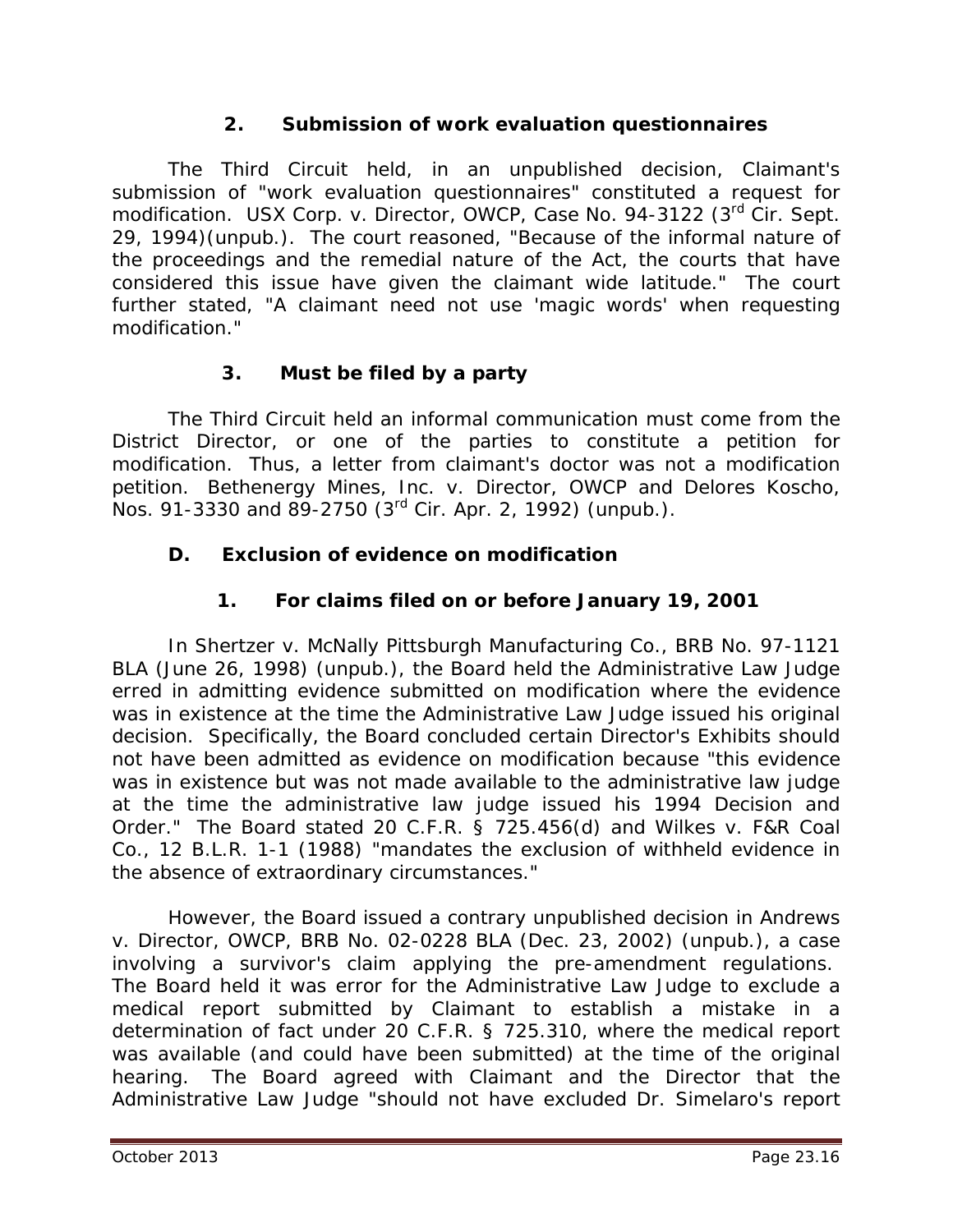from the record on the sole ground that this evidence should have been submitted in earlier proceedings."

## **2. For claims filed after January 19, 2001**

The language at 20 C.F.R. § 725.456(b)(1) requires the exclusion of evidence on the responsible operator issue in the absence of "extraordinary circumstances." On the other hand, the amended regulatory provisions at 20 C.F.R. § 725.414 no longer prohibit withholding medical evidence at the District Director's level, and then presenting the evidence to the Administrative Law Judge.

## **E. Medical reexamination on modification**

# **1. For claims filed on or before January 19, 2001**

In *Selak v. Wyoming Pocahontas Land Co.*, 21 B.L.R. 1-173 (1999) (en banc), the Administrative Law Judge erred in concluding Employer was not entitled to a reexamination of Claimant in support of Employer's modification petition because "the matter was within the district director's discretion." The Board noted, "While the regulations do not afford employer an absolute right to compel an examination of the miner at any time, if an employer proffers some evidence to demonstrate that its request to have claimant re-examined is reasonable under the circumstances it may request to have the miner re-examined." The Board further stated, "When a claimant declines a re-examination, employer bears the burden of demonstrating that the refusal is unreasonable."

In *Selak*, benefits were awarded under 20 C.F.R. Part 727. Because of Claimant's uncontrollable blackouts caused by epilepsy, rebuttal under 20 C.F.R. § 727.203(b)(2) was not available. Subsequently, Employer learned Claimant worked as a driver for an assisted-living group, which "suggested that his non-respiratory totally disabling impairment . . . was under control and . . . was no longer totally disabling." As a result, the claim was remanded to the Administrative Law Judge for *de novo* consideration of Employer's request for re-examination of the miner in support of its modification petition. *See also Stiltner v. Wellmore Coal Corp.*, 22 B.L.R. 1-37 (2000) (en banc on recon.).

By unpublished decision in *Caudill v. Cumberland River Coal Co.*, BRB No. 00-1185 BLA (Sept. 26, 2001)(unpub.), *aff'd.,* 2006 WL 3345416, Case No. 05-3680 ( $6<sup>th</sup>$  Cir., Nov. 17, 2006) (unpub.), the Board cited its decisions in *Stiltner v. Wellmore Coal Corp.*, 22 B.L.R. 1-37, 1-40-42 (2000) (en banc) and *Selak v. Wyoming Pocahontas Land Co.*, 21 B.L.R. 1-173, 1-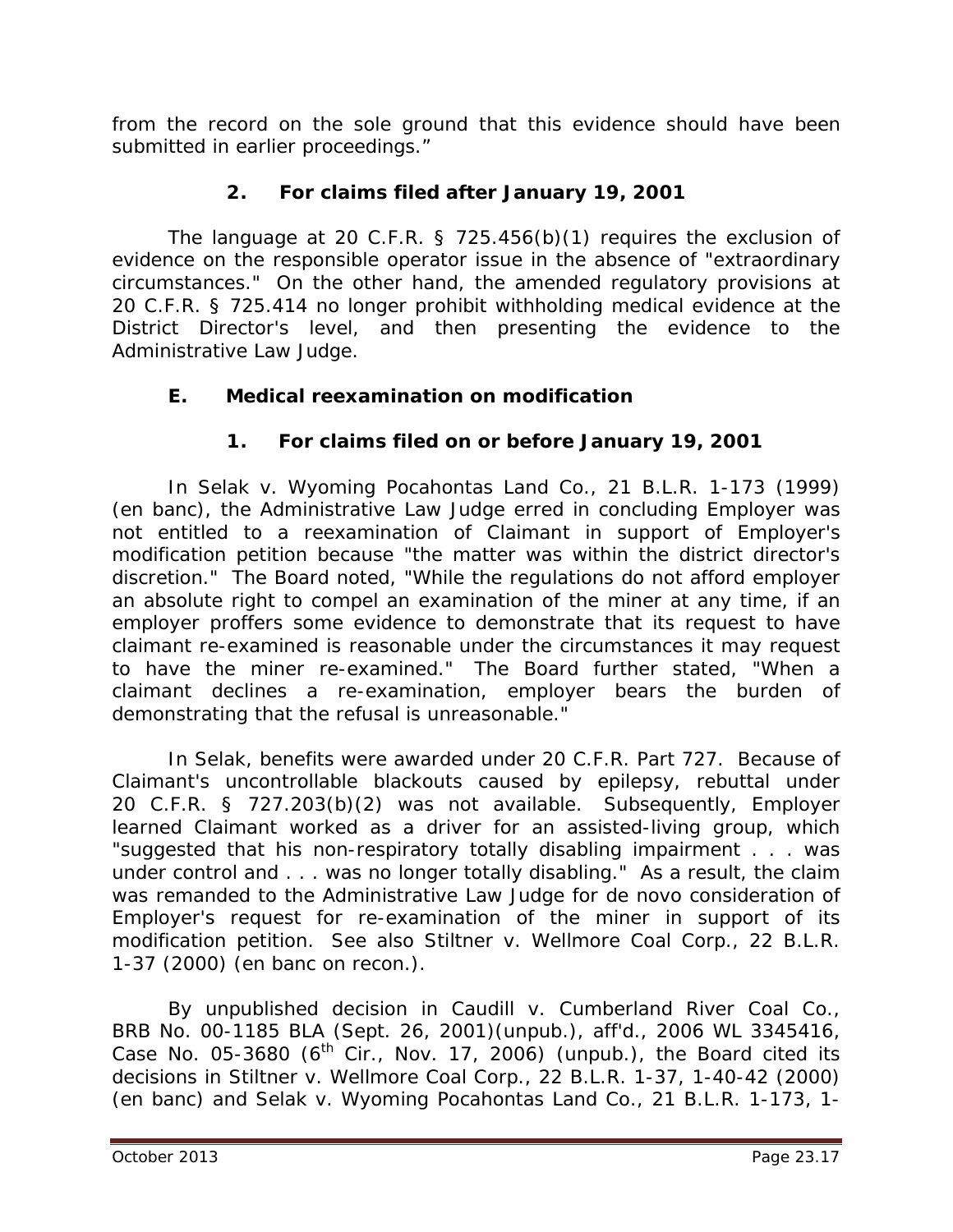177-78 (1999)(en banc), and held it is within the Administrative Law Judge's discretion to order reexamination of a miner on modification. The Board stated the issue to be determined by the Administrative Law Judge is whether Employer raised a credible issue pertaining to the validity of the original adjudication such that an order compelling a claimant to submit to examinations or tests on modification would be in the interest of justice. This holding was based on pre-amendment regulations at 20 C.F.R. § 718.404(b) (2000), which appear in similar form under the amended regulations at 20 C.F.R. § 725.203(d). Moreover, the Board held, because the District Director listed "modification" as an issue on the CM-1025, the parties need not move to amend the CM-1025 to specifically include the medical issues of entitlement. Rather, the Board concluded a petition for modification "includes whether the ultimate fact of entitlement was correctly decided."

# **2. For claims filed after January 19, 2001**

Under the amended regulations, each party is entitled to submit one medical opinion on modification (which may require examination of the miner). 20 C.F.R. §§ 725.310 and 725.414. *But see* the discussion of *Rose v. Buffalo Mining Co.*, 23 B.L.R. 1-221 (2007), and related cases at Chapter 4. In *Rose*, the Board held:

[W]here a petition for modification is filed on a claim arising under the amended regulations, each party may submit its full complement of medical evidence allowed by 20 C.F.R. § 725.414, *i.e.*, additional evidence to the extent the evidence already submitted in the claim proceedings is less than the full complement allowed, plus the party may also submit additional medical evidence allowed by 20 C.F.R. § 725.310(b).

*Id.* at 1-228. *But see* page 23.3 for special considerations regarding medical examinations and testing on modification.

## **F. Failure to timely controvert original claim; limitation on scope of modification**

*See* Chapters 26 and 28 for further discussion of the failure to timely controvert a claim.

# **1. For claims filed on or before January 19, 2001**

In *Eastern Assoc. Coal Corp. v. Director, OWCP [Duelley]*, Case No. 03-1604 (4<sup>th</sup> Cir. July 29, 2004) (unpub.), the court held, where Employer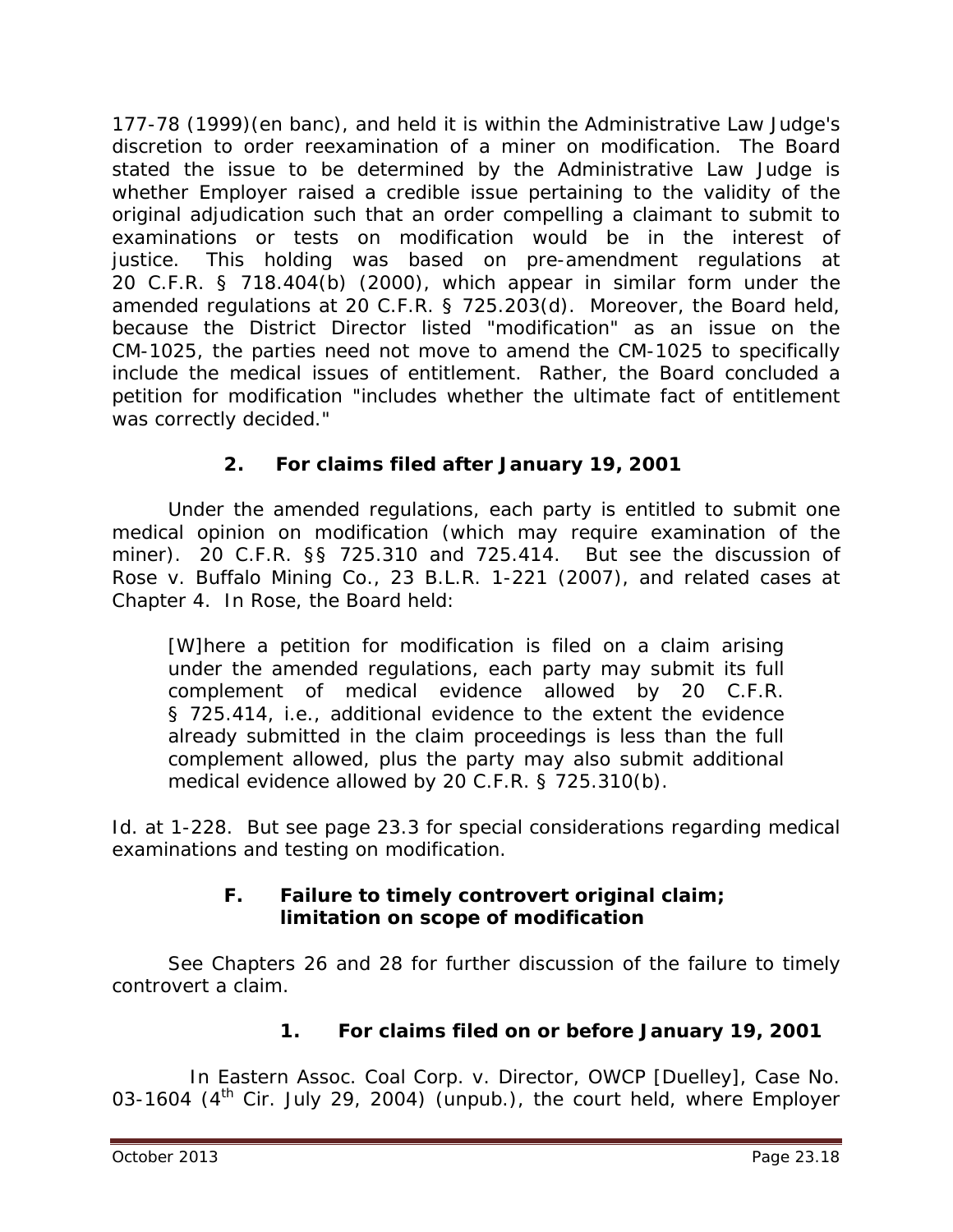failed to establish "good cause" for its failure to timely controvert a claim, it could not seek reconsideration of the merits of the claim on modification. The court reasoned Employer "may not use a motion for modification to circumvent the consequences of its failure to file a timely controversion." The only issue properly considered on modification under the circumstances is whether the adjudication officer properly found "good cause" was not established for failure to timely controvert the original claim.

In *Arch of Kentucky, Inc. v. Director, OWCP [Hatfield]*, 556 F.3d 472  $(6<sup>th</sup>$  Cir. 2009), Employer was barred from re-litigating the issue of its untimely controversion on modification at 20 C.F.R. § 725.310. The court reasoned "there would be little use in having a default provision (at § 725.413(b)) in the first place if everything could be reopened by a subsequent request for modification."

 Under the facts of the case, the court noted, in connection with the miner's 1993 subsequent claim, Employer failed to file a controversion within the prescribed 30-day time period. As a result, the Administrative Law Judge awarded benefits. The court upheld the finding that Employer failed to timely controvert the miner's 1993 claim, and the miner was awarded benefits. Moreover, the court held Employer's explanation that "notice of the initial award got 'lost-in-the-shuffle'" did not constitute "good cause" sufficient to waive the 30 day time deadline at 20 C.F.R. § 725.413(b) (1993). The court stated:

To this day, Arch has offered little to support its good-cause argument—there are no affidavits or other evidence in the record that would provide some detail to the attorney's vague assertion of a personnel problem.

. . .

Here, without any evidence explaining why or how the purported personnel problems caused the missed deadline or any evidence of the counsel's diligence once the problem was identified, it cannot be said that the ALJ abused her discretion in denying Arch's request to file an untimely controversion.

## **2. For claims filed after January 19, 2001**

In *Clark v. Old Ben Coal Co.*, BRB No. 10-0658 BLA (July 26, 2011)(unpub.), Employer filed a petition for modification of a survivor's claim, which was awarded based on Employer's failure to timely respond to notices issued by the District Director. The Administrative Law Judge held modification constituted an improper avenue of relief for this purpose, and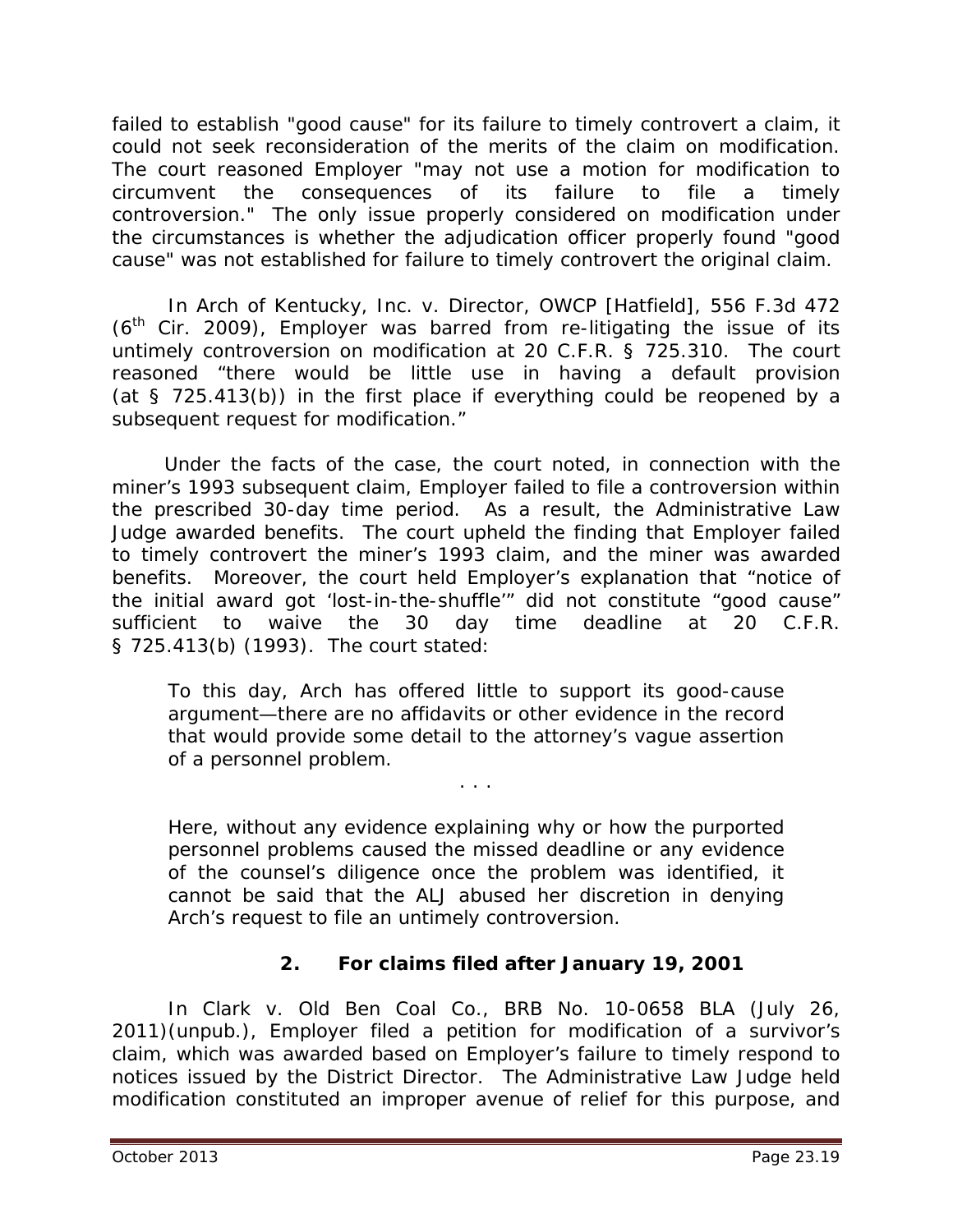the modification petition was denied. On appeal, the Board disagreed. It held, on remand, the Administrative Law Judge must determine whether Employer "excusable neglect" for its failure to timely respond to the District Director's notices such that it was entitled to litigate the survivor's claim on the merits. And, if "excusable neglect" is not established, the Board directed that the Administrative Law Judge consider Safeco's modification petition under 20 C.F.R. § 725.310.

Notably, where the pre-amendment regulations penalized an employer for failure to "timely controvert" a claim, the Board held the amended regulations contain no such penalty:

The administrative law judge appeared to have applied the provisions of the regulation at 20 C.F.R. § 725.413 (2000), which have since been deleted, and their contents incorporated into 20 C.F.R. § 725.412. *See* 20 C.F.R. §§ 725.412, 725.413. Section 725.413 (2000) provided that '[i]n a case where an operator has failed to respond to notification, such failure shall be considered a waiver of such operator's right to contest the claim, unless the operator's failure to respond to notice is excused for good cause shown . . ..

*Slip op.* at 8, n. 7.

## **III. Commencement with the District Director**

Modification proceedings are initiated before the District Director, not an Administrative Law Judge or the Benefits Review Board. 20 C.F.R. § 725.310(b). At the conclusion of modification proceedings, the District Director may issue a proposed decision and order, forward the claim for a hearing, or, if appropriate, deny the claim by reason of abandonment. 20 C.F.R. § 725.310(c).

Prior to 1972, the District Director had full adjudicatory authority over claims, including modifications. However, the 1972 Amendments vested adjudicatory authority over claims with the Office of Administrative Law Judges and, consequently, in *Craig v. United Church of Christ, Commission on Racial Justice*, 3 B.L.R. 1-300 (1981), and *Curry v. Beatrice Pocahontes Co.*, 3 B.L.R. 1-306 (1981), the Board held the District Director had no authority to modify an award of an Administrative law Judge. This principle was subsequently upheld in *Cornelius v. Drummond Coal Co.*, 9 B.L.R. 1-40 (1986).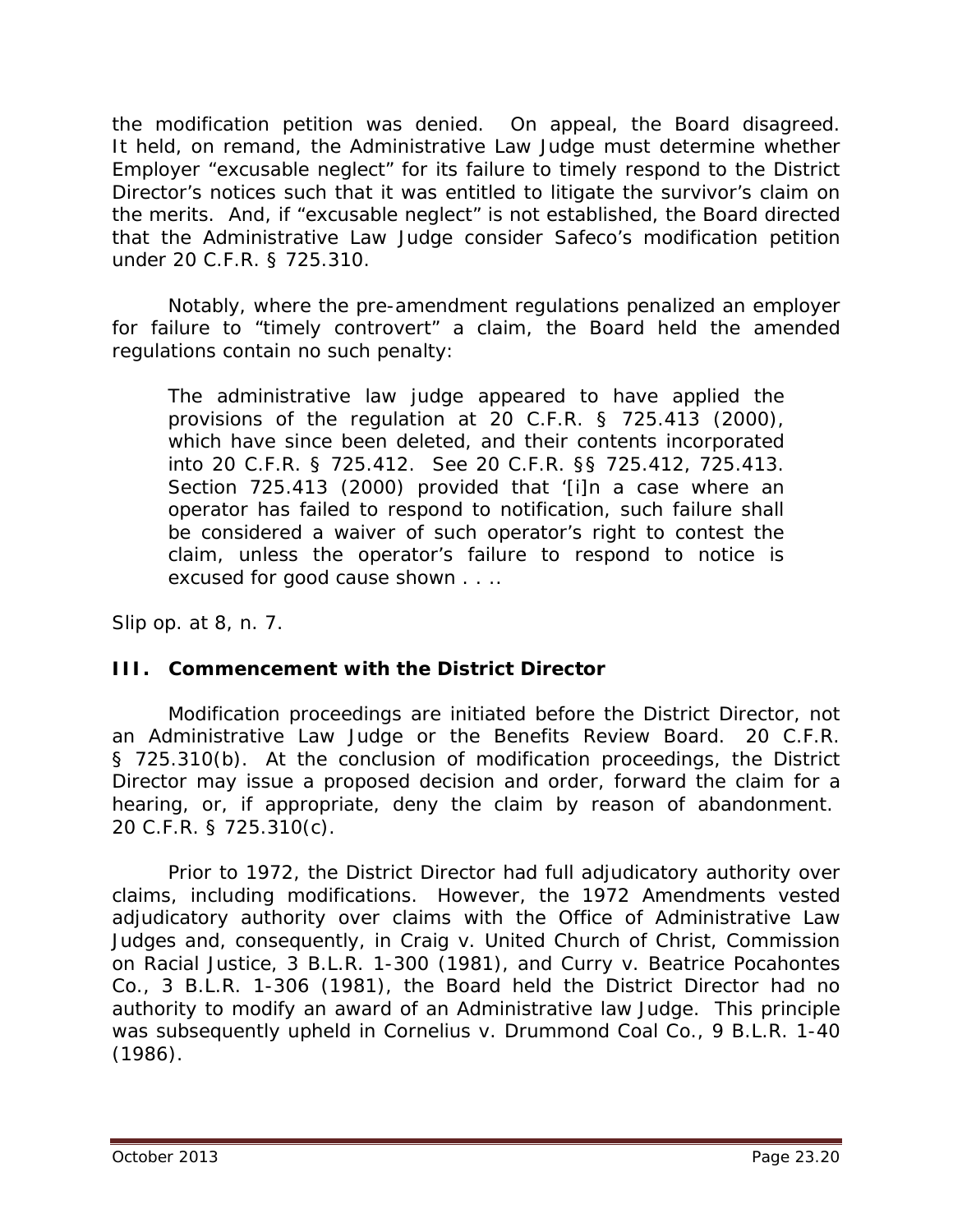# **A. The Benefits Review Board**

Any petition for modification must be initiated with the District Director for an initial determination of all issues raised. *Ashworth v. Blue Diamond Coal Co.*, 11 B.L.R. 1-167 (1988).

# **B. Circuit courts of appeals**

Several circuit courts of appeals conclude modification proceedings must commence with the District Director. *Saginaw Mining Co. v. Mazzuli*, 818 F.2d 1278 (6th Cir. 1987); *Director, OWCP v. Peabody Coal Co. (Sisk)*, 837 F.2d 295 (7th Cir. 1988); *Director, OWCP v. Palmer Coking Coal Co. (Manowski)*, 867 F.2d 552 (9th Cir. 1989); *Lee v. Consolidation Coal Co.*, 843 F.2d 159 (4th Cir. 1988); *Director, OWCP v. Kaiser Steel Corp. (Aupon)*, 860 F.2d 377 (10th Cir. 1988); *Director, OWCP v. Drummond Coal Co. (Cornelius)*, 831 F.2d 240 (11th Cir. 1987).

# **IV. Review by the Administrative Law Judge**

# **A.** *De novo* **review**

In evaluating a request for modification under 20 C.F.R. § 725.310, it is not enough that the Administrative Law Judge conduct a substantial evidence review of the District Director's findings. Rather, the parties are entitled to *de novo* consideration of the issues. *Kovac v. BCNR Mining Corp.*, 14 B.L.R. 1-156 (1990), *aff'd on recon.,* 16 B.L.R. 1-71 (1992); *Dingess v. Director, OWCP*, 12 B.L.R. 1-141 (1989); *Cooper v. Director, OWCP*, 11 B.L.R. 1-95 (1988). *See also* 20 C.F.R. § 725.310(c).

# **B. Entitlement to a hearing**

# **1. For claims filed on or before January 19, 2001**

# **a. Benefits Review Board**

In *Pukas v. Schuylkill Contracting Co.*, 22 B.L.R. 1-69 (2000), the Board determined an Administrative Law Judge is required to hold a hearing on modification, even though the petition for modification was filed with the District Director. Only when all parties waive their right to a hearing, or request summary decision, may the Administrative Law Judge not hold a hearing. *See also Gump v. Consolidated Coal Co.*, BRB Nos. 98-0453 BLA and 94-0578 BLA (Dec. 18, 1998) (unpub.) (Employer entitled to an oral hearing on modification).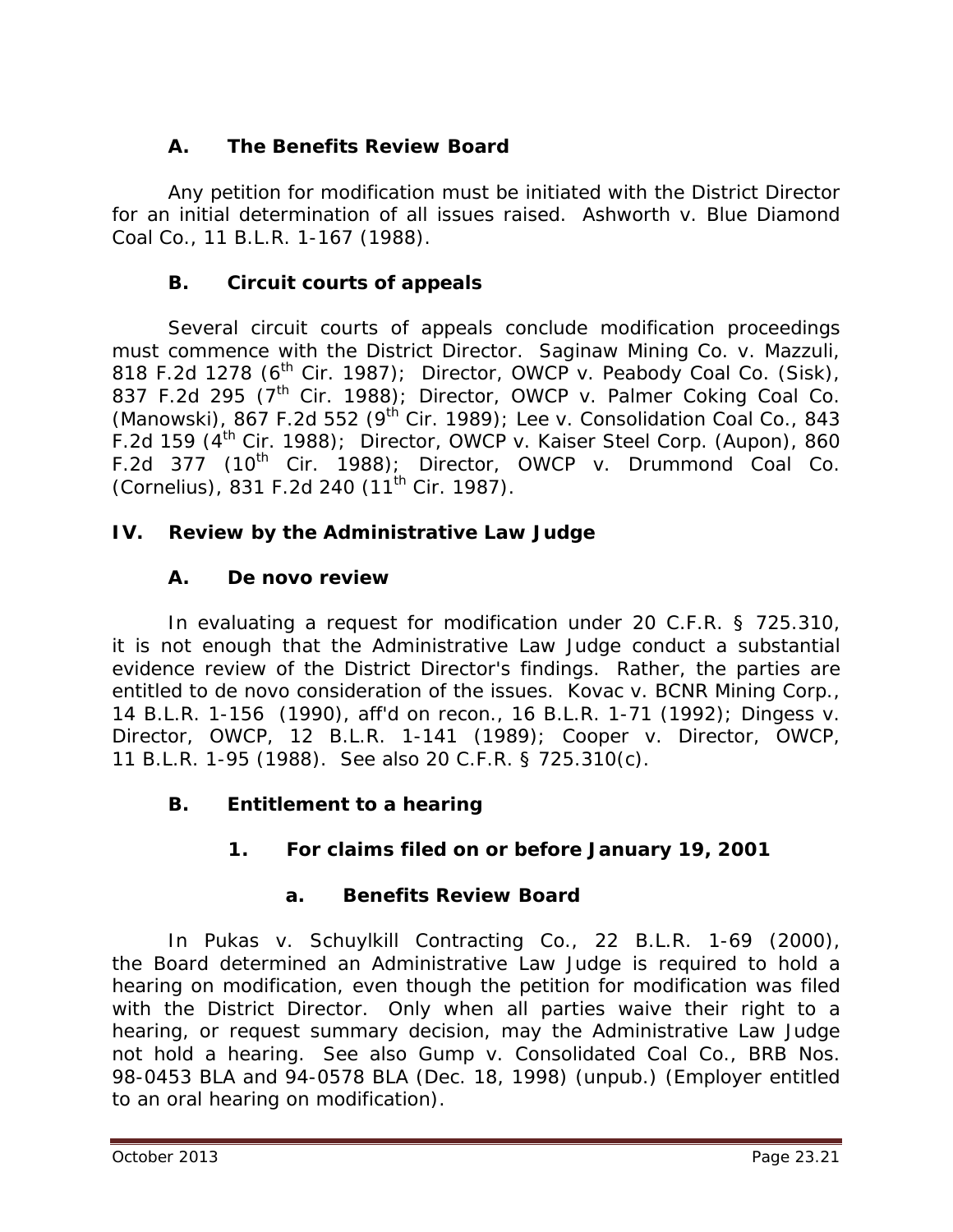## **b. Sixth and Seventh Circuits**

The Sixth and Seventh Circuits hold a hearing is required on modification, unless waived by the parties in writing. In *Arnold v. Peabody Coal Co.*, 41 F.3d 1203 ( $7<sup>th</sup>$  Cir. 1994), the court held it was error for the Administrative Law Judge to deny Claimant's request for a hearing on modification. In so holding, the court stated:

Given Dr. Fitzpatrick's reading of the recent x-ray as positive for pneumoconiosis, the validity of Dr. Hessl's analysis should have been determined after a hearing. Instead, the ALJ improperly substituted his judgment for that of a qualified physician.

**. . .**

Congress obviously intended that the weighing of conflicting evidence be done after a hearing on whether to award benefits . . .. When a full hearing has been held, the ALJ may then make an informed determination. At such a hearing, Drs. Hessl and Fitzpatrick may testify and be questioned, and other evidence not involving rereadings may be received.

In *Cunningham v. Island Creek Coal Co.*, 144 F.3d 388 (6<sup>th</sup> Cir. 1998), the Sixth Circuit held the Administrative Law Judge, to whom a black lung claim was reassigned, erred in denying Claimant an oral hearing on modification. In support of its conclusion, the Sixth Circuit cited to the Act and regulations and stated, *inter alia*, a party is entitled to a hearing on request, and the District Director must forward the file to the Office of Administrative Law Judges. It also cited to *Lukman v. Director, Office of Workers' Compensation Programs, 896 F.2d 1248 (10<sup>th</sup> Cir. 1990), a case* involving a subsequent claim under 20 C.F.R. § 725.309, and to *Arnold v. Peabody Coal Co.*, 41 F.3d 1203 (7<sup>th</sup> Cir. 1994).

The Sixth Circuit found, because the original deciding Administrative Law Judge was no longer with the agency, a modification case was properly reassigned to another Administrative Law Judge after notice was provided to the parties. Claimant argued "that it was error to change the ALJ assigned to his case during the pendency of his proceeding." The court cited to 29 C.F.R. § 18.30, which authorizes the Chief Administrative Law Judge to reassign a claim where the original deciding Administrative Law Judge is no longer available. It then concluded, "As no party objected to the reassignment after notice and because the proper procedures for reassignment were followed, we find no merit in Cunningham's argument."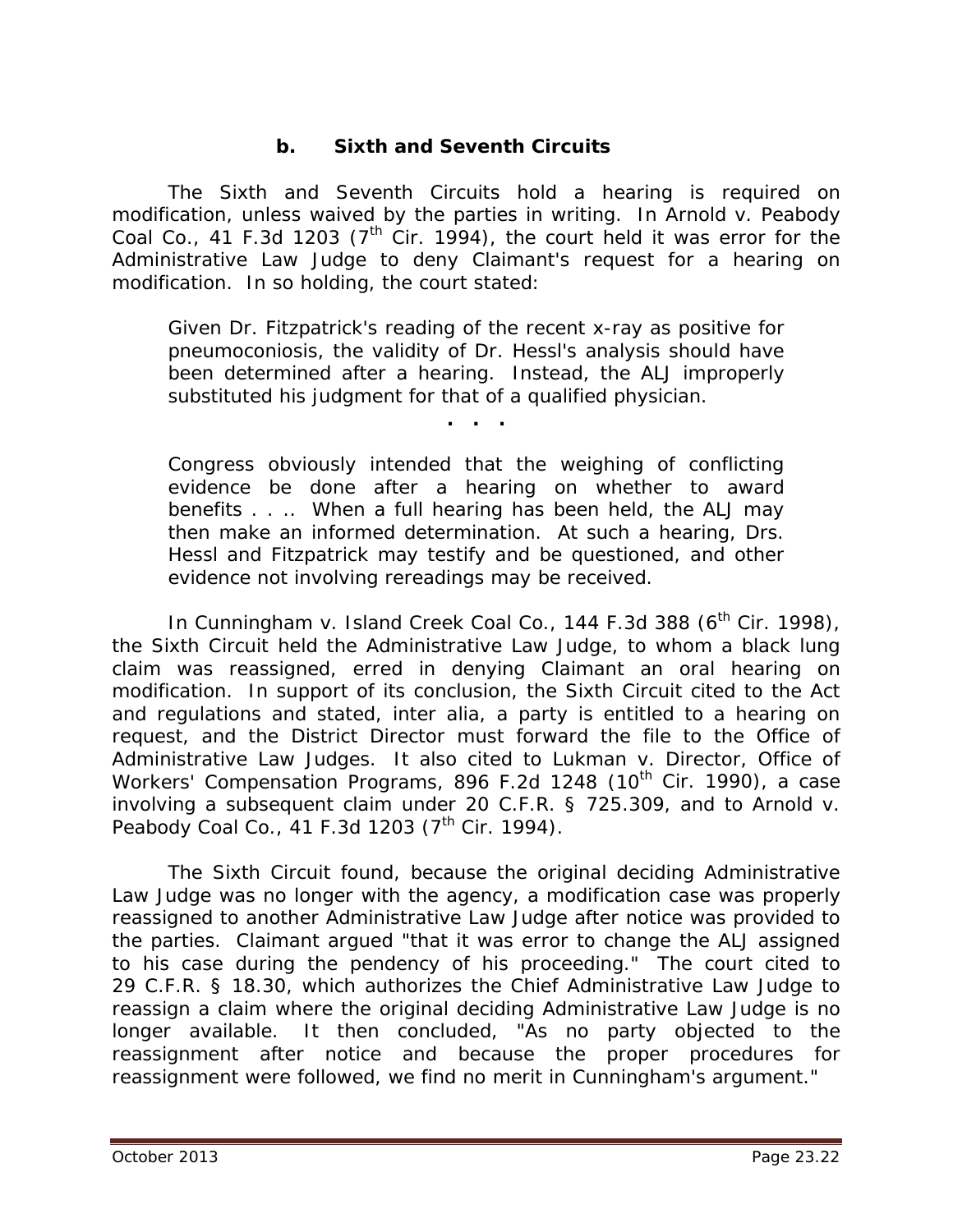Again, in *Robbins v. Cyprus Cumberland Coal Co.*, 146 F.3d 425  $(6<sup>th</sup>$  Cir. 1998), the court held an Administrative Law Judge is required to hold an oral hearing on modification:

A hearing is not necessary if all parties give written waiver of their rights to a hearing and request a decision on the documentary record. (citation and footnote omitted). The only other instance in the regulations which permits a decision without holding a requested hearing is when a party moves for summary judgment, and the ALJ determines that there is no genuine issue of material fact and that the moving party is entitled to judgment as a matter of law. See 20 C.F.R. § 725.452(c). As the Director points out, '[t]here is no regulatory provision which would permit an administrative law judge to initiate summary judgment proceedings sua sponte.' (citation omitted).

# **2. For claims filed after January 19, 2001**

The amended regulations at 20 C.F.R. § 725.452(d) require an oral hearing be held in every claim, unless (1) summary judgment is issued, or (2) the parties fail to timely respond to the Administrative Law Judge's notice of intent to decide the matter without an oral hearing:

If the administrative law judge believes that an oral hearing is not necessary (for any reason other than on motion for summary judgment), the administrative law judge shall notify the parties by written order and allow at least 30 days for the parties to respond. The administrative law judge shall hold the oral hearing if any party makes a timely request in response to the order.

20 C.F.R. § 725.452(d).

## **C. Proper review of the record**

# **1. "Change in conditions"**

## **a. Defined**

The circuit courts and Benefits Review Board hold, for purposes of establishing modification, the phrase "change in conditions" refers to a change in the claimant's physical condition. *See General Dynamics Corp. v. Director, OWCP*, 673 F.2d 23 (1st Cir. 1982); *Director, OWCP v. Drummond*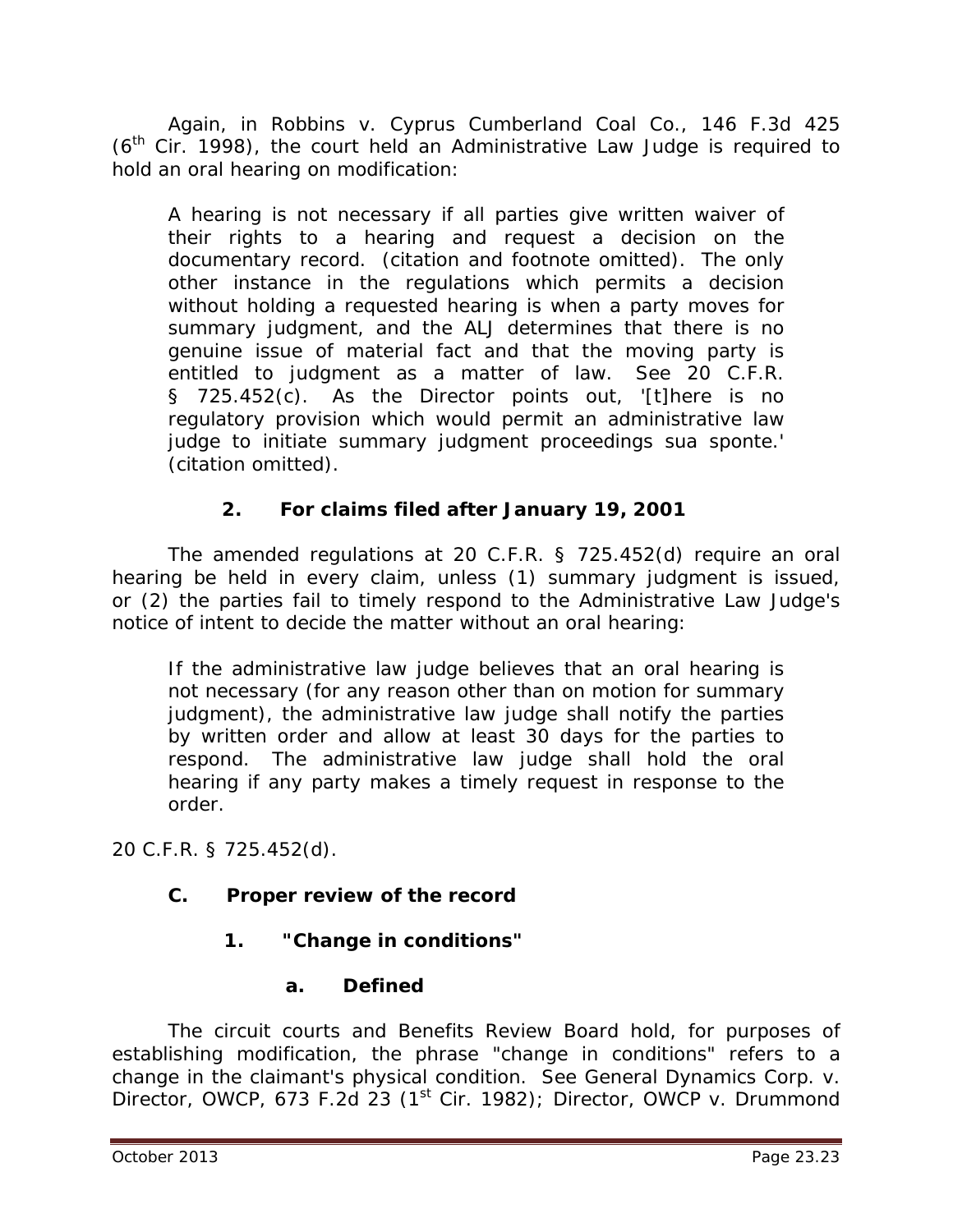*Coal Co.*, 831 F.2d 240 (11th Cir. 1987); *Lukman v. Director, OWCP*, 11 B.L.R. 1-71 (1988) (*Lukman II*).

Even if no new evidence is submitted, or newly submitted evidence does not support a change in condition, the fact-finder must review the entire record to determine whether a "mistake in a determination of fact" has been made. *See e.g., Amax Coal Co. v. Franklin*, 957 F.2d 355 (7<sup>th</sup> Cir. 1992) (letter from miner's physician indicating that the miner may have black lung disease did not establish a "change in conditions," but was sufficient to warrant reopening the claim based upon a "mistake in a determination of fact"). For further discussion of "mistake in a determination of fact," *see* this chapter, *infra*.

#### **b. Scope of review**

In determining whether a "change in conditions" is established, the fact-finder must conduct an independent assessment of the newly submitted evidence (all evidence submitted subsequent to the prior denial), and consider it in conjunction with the previously submitted evidence to determine if the weight of the new evidence is sufficient to demonstrate an element of entitlement previously adjudicated against a claimant. *Kingery v. Hunt Branch Coal Co.*, 19 B.L.R. 1-6 (1994) ("change in conditions" not established where the existence of pneumoconiosis by chest x-ray was demonstrated in the original claim, and claimant merely submitted additional positive x-ray readings on modification); *Napier v. Director, OWCP*, 17 B.L.R. 1-111 (1993); *Nataloni v. Director, OWCP*, 17 B.L.R. 1-82 (1993); *Kovac v. BCNR Mining Corp.*, 14 B.L.R. 1-156 (1990), *aff'd on recon.,* 16 B.L.R. 1-71 (1992).

And, even if a "change in conditions" is not established, evidence in the entire claim file must be reviewed to determine whether a "mistake in a determination of fact" was made. This is required even where no specific mistake of fact has been alleged. *Worrell, supra; Jessee, supra; Kingery, supra; Kovac, supra*.

#### **c. Submission of "new" evidence required to support change in condition**

Change cannot be based on evidence pre-dating prior decision

On reconsideration in *Kovac*, *supra*, the Board stated modification proceedings based on a possible mistake of fact need not be predicated on newly submitted evidence but, if a modification proceeding is based on an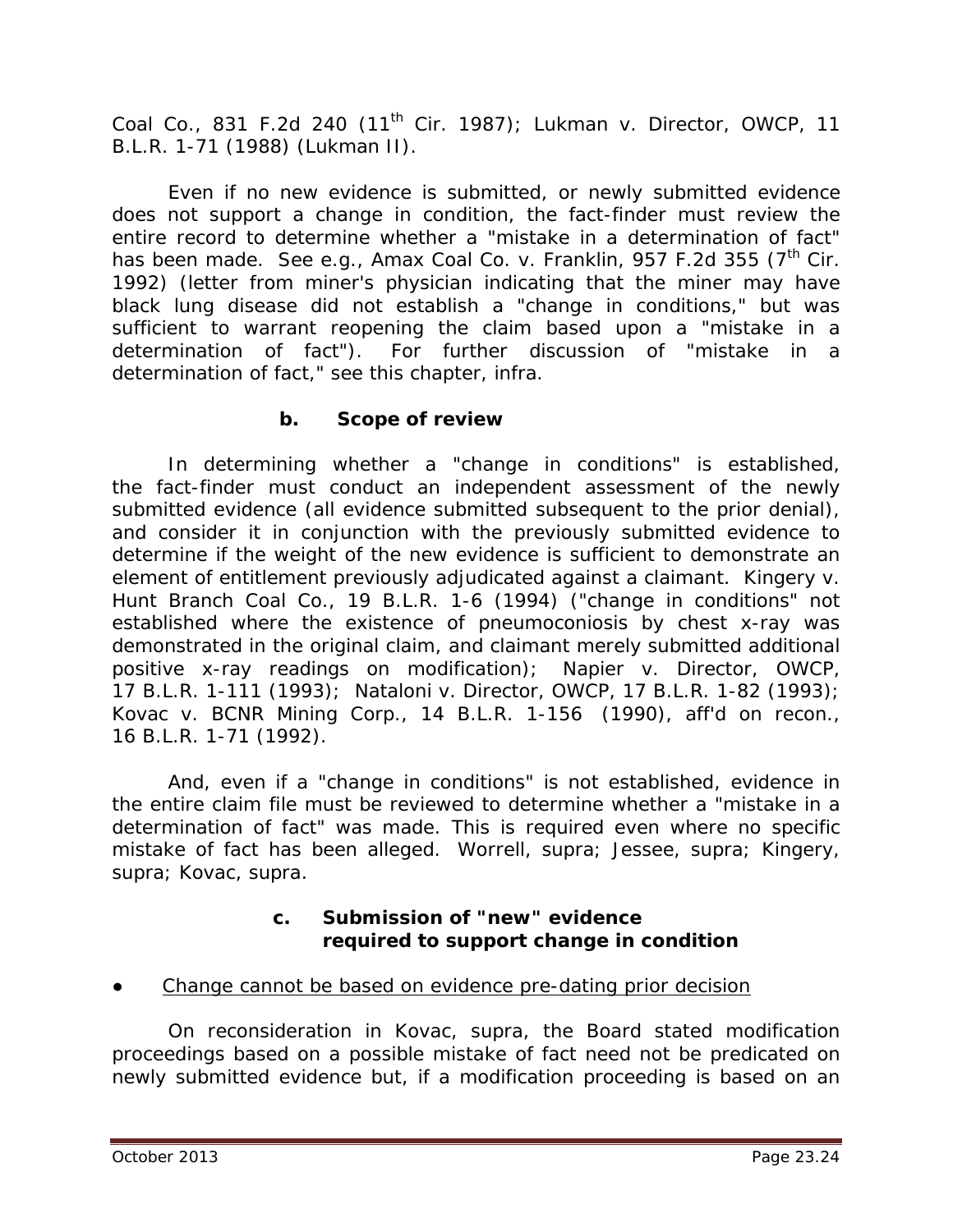alleged change in conditions, then new evidence must be submitted in support of the petition.

Resubmission of evidence in the record prior to issuance of the original decision (or a new report that merely reviews evidence in existence at the time of the prior decision) is insufficient to demonstrate a "change in conditions." *Kingery, supra.* However, evidence generated after issuance of the prior decision, which is based on medical data (x-ray studies, physical examinations, pulmonary function testing, blood gas testing, CT-scans, and the like) generated after the prior decision, may be considered.

#### Consideration of withheld evidence

In a claim filed prior to January 19, 2001, evidence excluded under 20 C.F.R. § 725.456(d) (2000), because it was in existence at the time the claim was before the District Director and withheld, cannot support modification in the absence of "extraordinary circumstances." *Wilkes v. F & R Coal Co.*, 12 B.L.R. 1-1 (1988).

The amended regulatory provisions at 20 C.F.R. § 725.456 deleted the requirement that medical evidence generated when the claim is pending before the District Director cannot be withheld. As a result, it appears the holding in *Wilkes* would not apply to a claim adjudicated under the amended regulations.

# **2. "Mistake in a determination of fact"**

In *O'Keeffe v. Aerojet-General Shipyards, Inc.*, 404 U.S. 254 (1972), the United States Supreme Court held a "mistake in a determination of fact" on modification may be based on new evidence, cumulative evidence, or further reflection on evidence already considered in a previous determination. In conjunction with every petition for modification, the factfinder must determine whether a "mistake in a determination of fact" was made in the prior determination. This is so regardless of whether a specific allegation of factual error was made by the petitioning party, or whether the party offered any new evidence or argument on the issue.

For example, the Board holds, in any case involving a modification petition, the fact-finder should review the claim for a "mistake in a determination of fact," regardless of whether a mistake is specifically alleged. *Kingery v. Hunt Branch Coal Co.,* 19 B.L.R. 1-6 (1994); *Jessee, supra; Worrell, supra*. And, the amended regulations at 20 C.F.R. § 725.310(c) provide, "In any case forwarded for hearing, the Administrative Law Judge assigned to hear such case shall consider whether any additional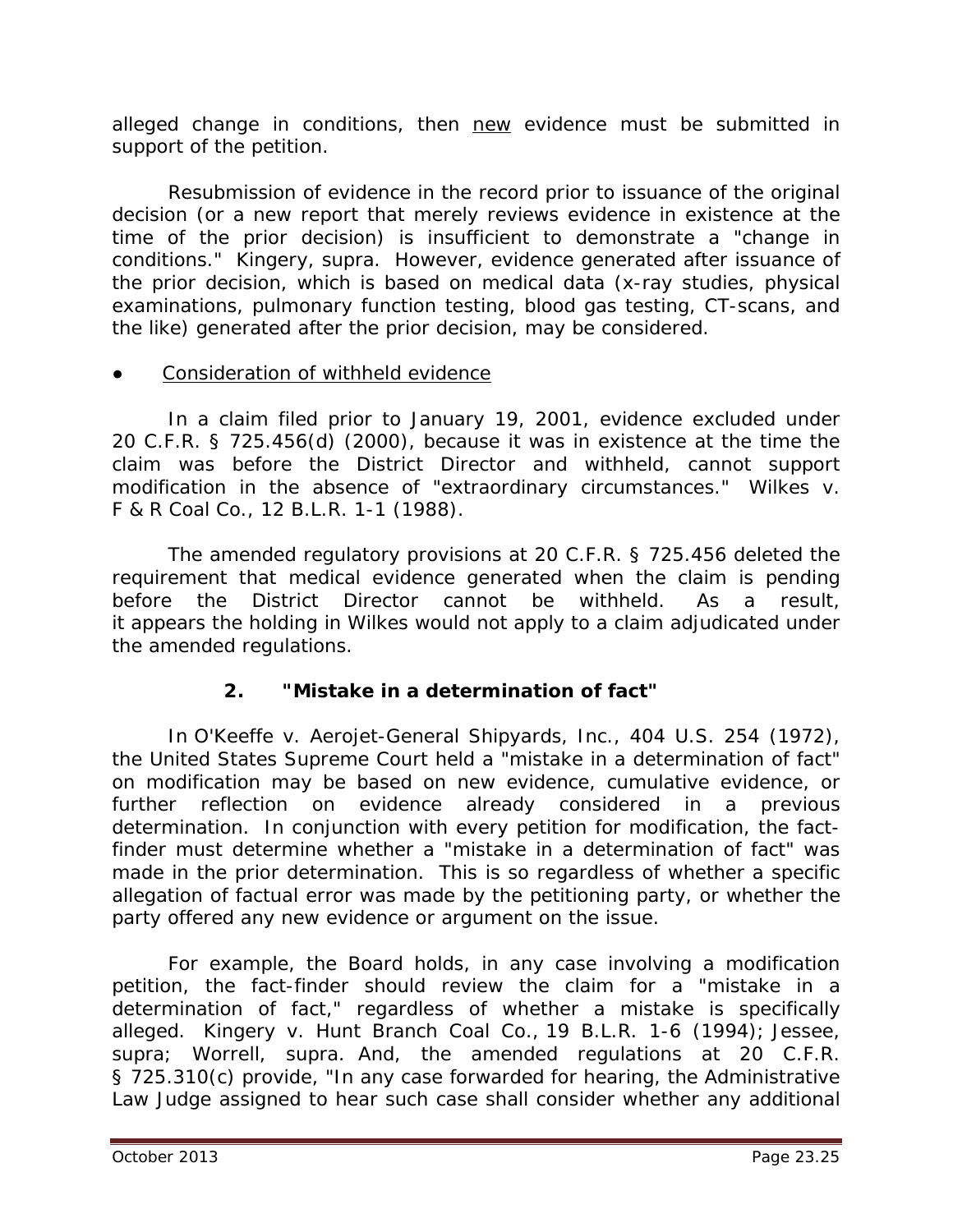evidence submitted by the parties demonstrates a change in condition and, regardless of whether the parties have submitted new evidence, whether the evidence of record demonstrates a mistake in a determination of fact." 20 C.F.R. § 725.310(c).

#### **a. May include challenge to ultimate issues of entitlement**

Several circuit courts of appeals conclude the phrase, "mistake in a determination of fact" must be interpreted broadly, and it includes any challenge to the ultimate issue of whether the miner is totally disabled due to pneumoconiosis.

#### **Third Circuit**

In *Keating v. Director, OWCP*, 71 F.3d 1118 (3<sup>rd</sup> Cir. 1995), the Third Circuit held, on modification, "the [ALJ] must review all evidence of record any new evidence submitted in support of modification as well as the evidence previously of record - and 'further reflect' on whether any mistakes [of] fact were made in the previous adjudication of the case." By unpublished decision, in *USX Corp. v. Director, OWCP*, Case No. 94-3122  $(3^{rd}$  Cir. Sept. 29, 1994)(unpub.), the Third Circuit stated, "It is 'irrelevant' that a claimant fails to plead a mistake of fact or change in conditions . . .."

**Fourth Circuit** 

In *Jessee v. Director, OWCP*, 5 F.3d 723 (4<sup>th</sup> Cir. 1993), the Fourth Circuit held a request for modification may be based on an allegation "that the ultimate fact -- disability due to pneumoconiosis -- was mistakenly decided . . .."

## **Sixth Circuit**

In *Consolidation Coal Co. v. Director, OWCP [Worrell]*, 27 F.3d 227  $(6<sup>th</sup>$  Cir. 1994), the Sixth Circuit adopted the Fourth Circuit's position in *Jessee,* and held a modification petition need not specify any factual error or change in conditions. Indeed, a claimant may allege the ultimate fact--total disability due to pneumoconiosis--was wrongly decided, and request review of the record on this basis. Moreover, the court stated the adjudicator "has the authority, if not the duty, to reconsider all the evidence for any mistake of fact or change in conditions."

Similarly, in *Jonida Trucking, Inc. v. Hunt*, 124 F.3d 739 (6<sup>th</sup> Cir. 1997), the Sixth Circuit reiterated, in a claim involving a petition for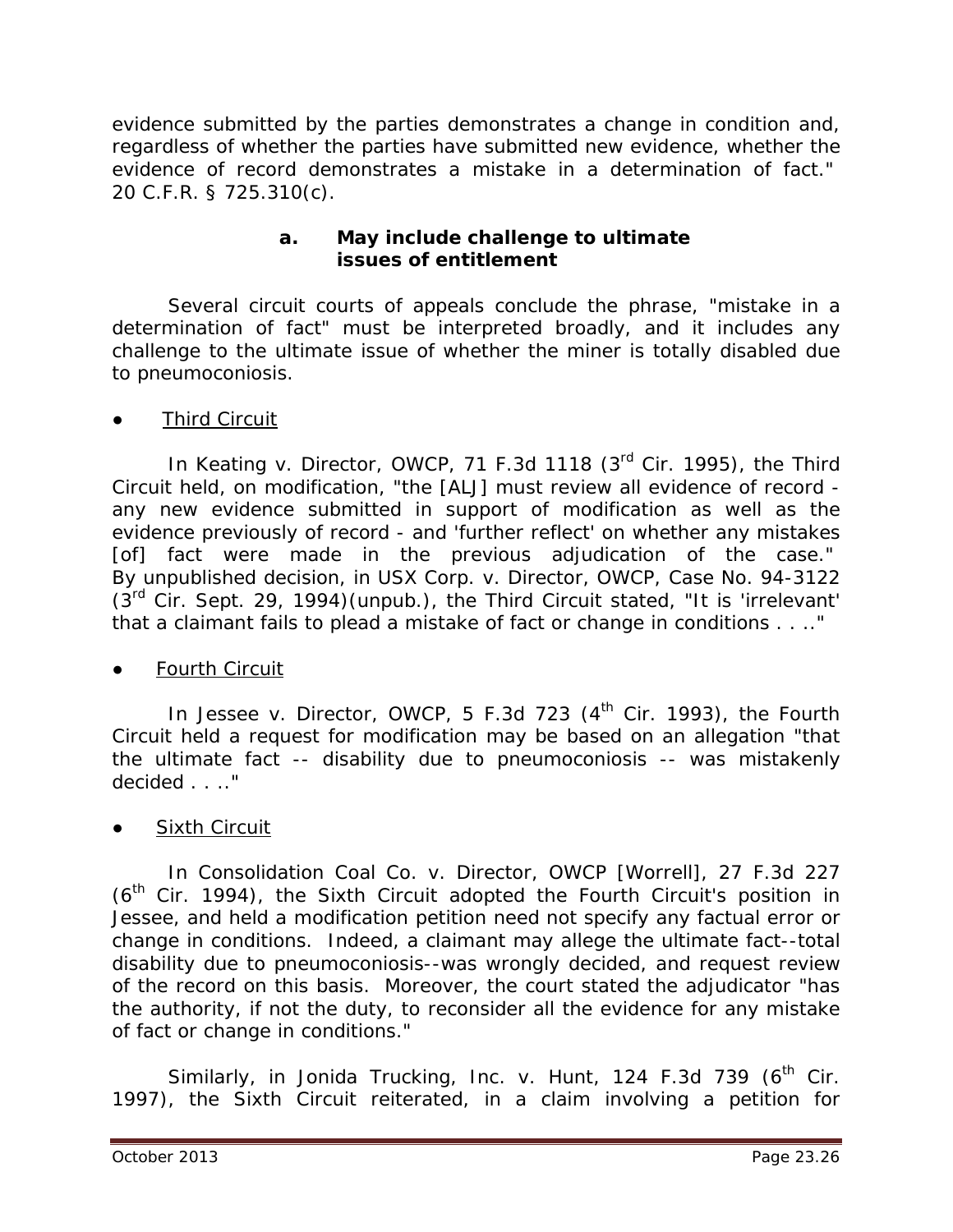modification, "the fact-finder has the authority, if not the duty, to rethink prior findings of fact and to reconsider all evidence for any mistake in fact or change in conditions." It noted the standard for opening the record on modification is "very low."

## **Seventh Circuit**

The Seventh Circuit Court of Appeals holds the modification provisions are to be interpreted generously. *Amax Coal Co. v. Franklin*, 957 F.2d 355 (7th Cir. 1992). Under *Franklin*, "mistake in a determination of fact" incorporates mixed questions of law and fact, including the "ultimate fact" of whether the claimant is entitled to benefits under the Act. *Id.* at 358.

## **b. Party bound by acts of attorney**

By unpublished decision in *Hilliard v. Old Ben Coal Co.*, BRB No. 99-0933 BLA (June 30, 2000)(unpub.), the Board upheld the Administrative Law Judge's finding that Employer was bound by the acts of its attorney who, without Employer's knowledge, abandoned his law practice:

Apparently without notice to employer, employer's counsel, Wayne R. Reynolds, abandoned his law practice at some point during the consideration of employer's first request for modification, which was denied by Judge Burke. Employer asserts that under these circumstances, it would be unjust to allow an award of benefits when the evidence of record clearly does not support a finding of entitlement. We reject employer's argument, as the general rule is that a party is bound by the actions of its attorney, no matter how negligent or incompetent, and that a party dissatisfied with the actions of its freely chosen counsel has a separate action against such counsel in another forum for his negligence. (citations omitted).

#### **c. Evidence obtained using forged release, excluded from consideration**

In *Williams v. Old Ben Coal Co.*, BRB No. 00-0272 BLA (Dec. 28, 2000) (unpub.), the Administrative Law Judge properly excluded the opinions of Drs. Naeye, Caffrey, Hutchins, and Kleinerman after finding Employer's counsel obtained autopsy records of the miner from the coroner's office by submitting a signed release by the survivor with a forged date next to it. The Board determined the Administrative Law Judge acted within his discretion in excluding evidence obtained "by employer through misrepresentation of claimant's consent to release the medical records."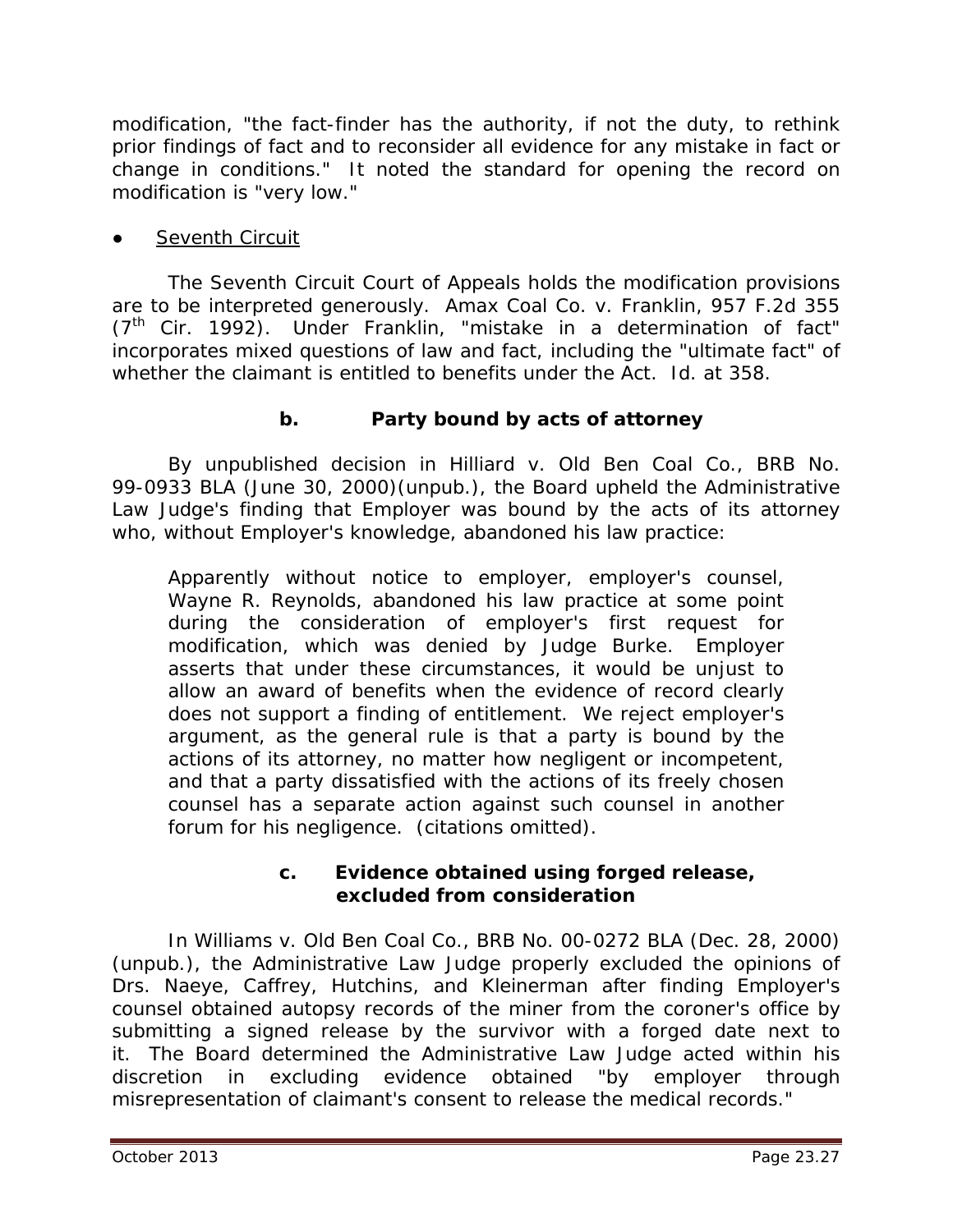## **d. Scope of review**

Consider all evidence

The United States Supreme Court, in *O'Keeffe v. Aerojet-General Shipyards, Inc.*, 404 U.S. 254, 257 (1971), indicated all evidence of record should be reviewed in determining whether "a mistake in a determination of fact" has been made. The Court stated, on modification, the fact-finder is vested "with broad discretion to correct mistakes of fact, whether demonstrated by wholly new evidence, cumulative evidence, or merely further reflection on the evidence initially submitted." *See also Jessee v. Director, OWCP*, 5 F.3d 723 (4<sup>th</sup> Cir. 1993); *Kovac, supra; Director, OWCP v. Drummond Coal Co. (Cornelius)*, 831 F.2d 240 (11th Cir. 1987).

#### The amended regulations

The amended regulations at 20 C.F.R. § 725.310(c) provide, "In any case forwarded for hearing, the Administrative Law Judge assigned to hear such case shall consider whether any additional evidence submitted by the parties demonstrates a change in condition and, regardless of whether the parties have submitted new evidence, whether the evidence of record demonstrates a mistake in a determination of fact." 20 C.F.R. § 725.310(c).

## **e. Correcting misidentified carrier**

In the Sixth Circuit, the District Director properly utilized modification proceedings to correct misidentification in the case of the responsible *carrier*, even where a final compensation order was issued against the operator. *Caudill Construction Co. v. Abner*, 878 F.2d 179 (6th Cir. 1989). This claim was decided under pre-amendment regulations.

## **f. Survivor's claim**

In a survivor's claim, the sole ground for modification is whether a mistake in a determination of fact occurred. This is because there can be no change in the deceased miner's condition.

Turning to the issue of whether a "mistake in a determination of fact" was made in the survivor's claim, in *V.M. v. Clinchfield Coal Co.*, 24 B.L.R. 1-65 (2008), it was proper to apply collateral estoppel to establish coal workers' pneumoconiosis in the survivor's claim, where there was an award of benefits in the miner's claim, and no autopsy evidence was offered.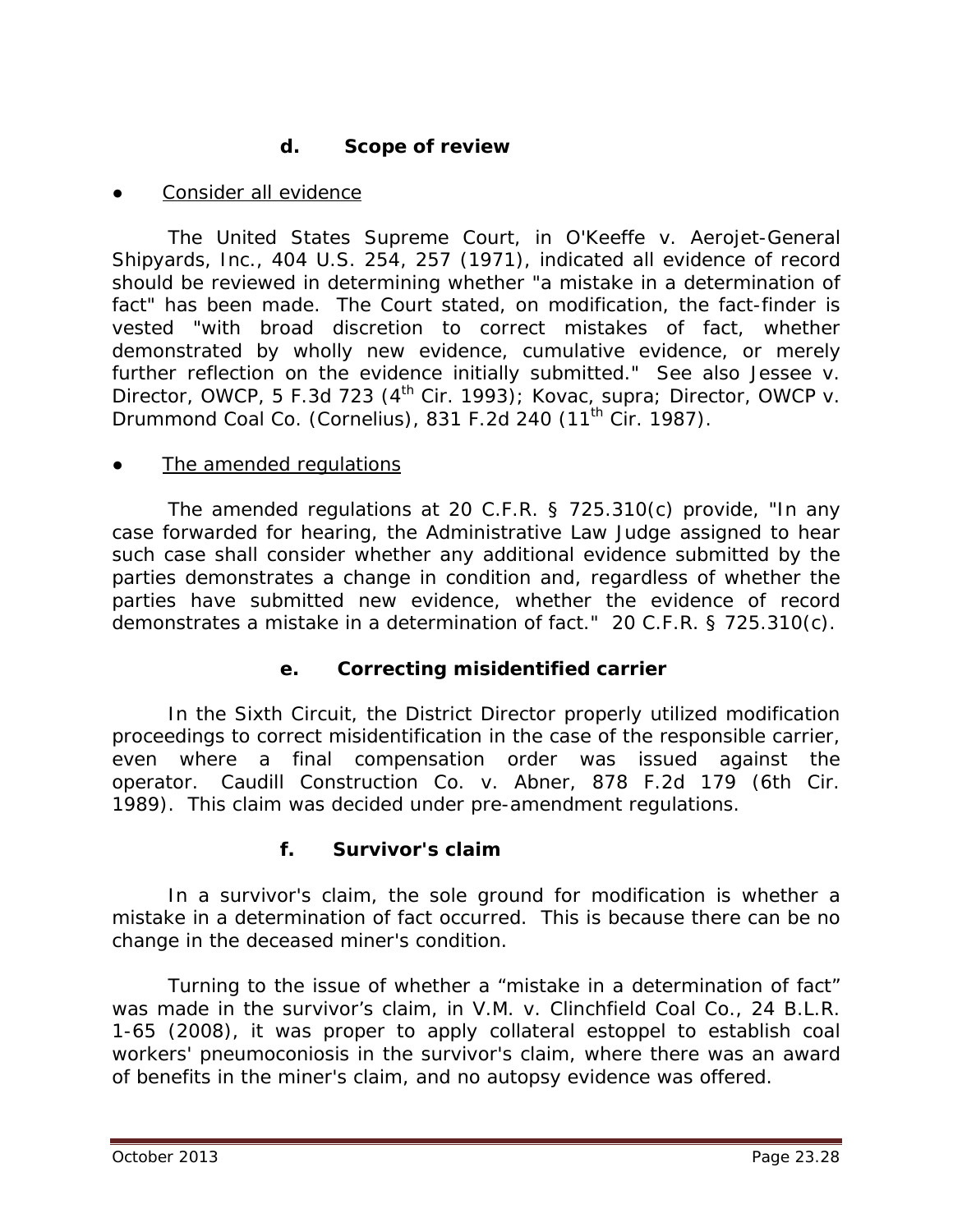Under the facts of the claim, the first Administrative Law Judge concluded, despite the fact there was no autopsy evidence offered in the survivor's claim, collateral estoppel could not be applied because the miner's claim was awarded prior to issuance of *Island Creek Coal Co. v. Compton*, 211 F.3d 203 (4th Cir. 2000) (requiring evidence submitted under 20 C.F.R. § 718.202(a)(1)-(4) be weighed together prior to finding the presence of pneumoconiosis), whereas the survivor's claim was filed after issuance of *Compton*. The Administrative Law Judge denied benefits in the survivor's claim.

 The survivor subsequently filed a petition for modification. A second Administrative Law Judge reviewed the claim to assess whether a mistake in a determination of fact had been made. The Administrative Law Judge concluded collateral estoppel should have been applied in the survivor's claim pursuant to *Collins v. Pond Creek Mining Co*., 468 F.3d 213 (4th Cir. 2006) after also determining that application of the doctrine would not be unfair to Employer under the factors set forth in *Parklane Hosiery Co. v. Shore,* 439 U.S. 322 (1979) and *Polly v. D & K Coal Co.*, 23 B.L.R. 1-77 (2005). Upon consideration of evidence in the claim, benefits were awarded.

 The Board adopted the Director's position, and held it was proper to find a mistake in a determination of fact in the original adjudication of benefits in the survivor's claim; namely, coal workers' pneumoconiosis was established via application of collateral estoppel on modification. Moreover, because coal workers' pneumoconiosis was established in the survivor's claim, the Board held it was proper for the Administrative Law Judge to accord less weight to medical opinions of physicians who did not find the disease present.

## **3. Responsible operator designation on modification**

#### **a. For claims filed on or before January 19, 2001**

In *Collins v. J & L Steel (LTV Steel)*, 21 B.L.R. 1-182 (1999), a case was referred to an Administrative Law Judge for a hearing on Claimant's petition for modification. After referral of the claim, the Director moved the claim be remanded to the District Director's office to name an employer and its carrier as potential responsible parties. The motion was denied on grounds that the parties were properly dismissed in a previous proceeding. The Director did not appeal the denial of its motion to remand. A hearing was held, and the Administrative Law Judge awarded benefits against the Black Lung Disability Trust Fund based, in part, on the Director's stipulation as to the presence of pneumoconiosis.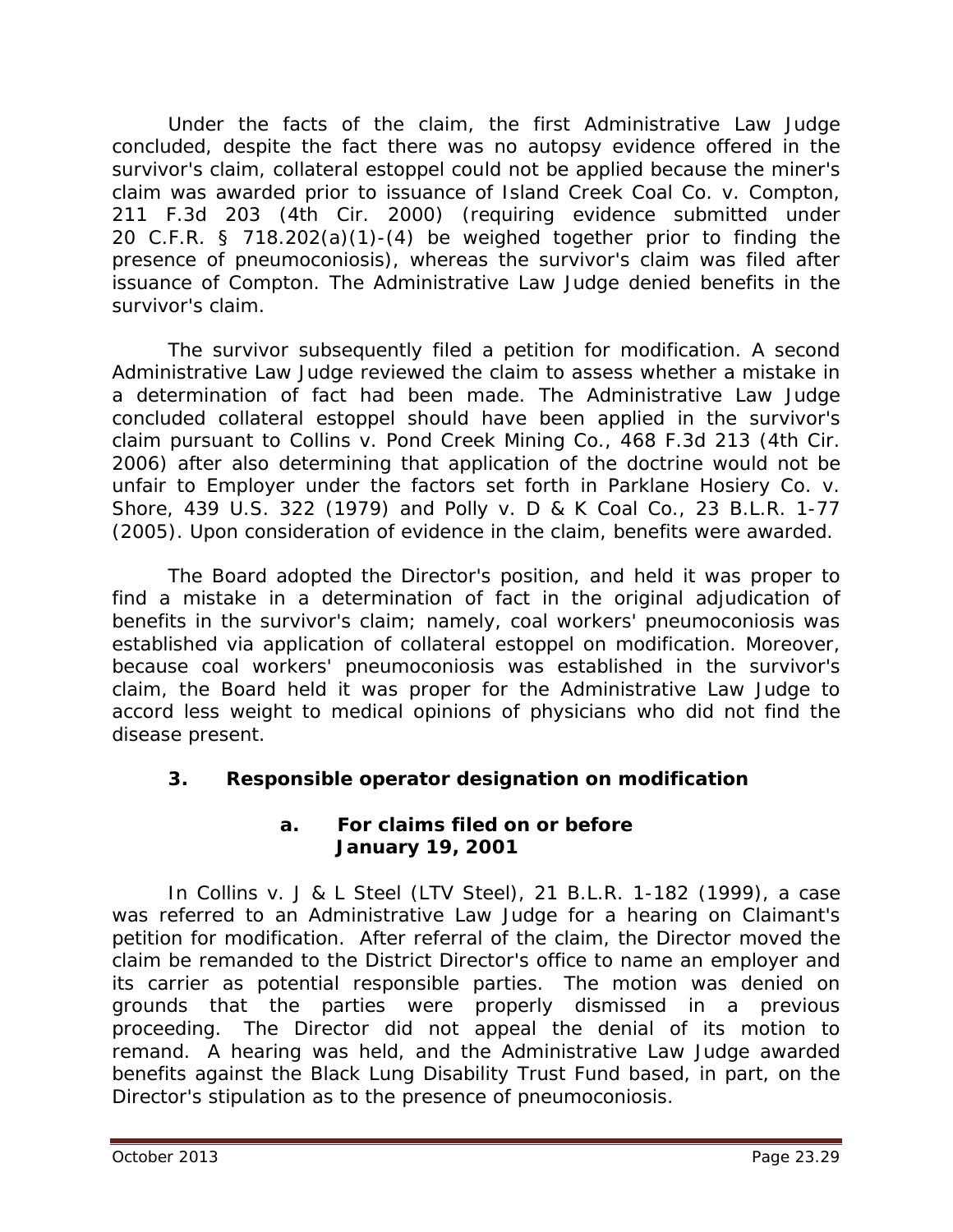In its appeal, the Director maintained the Administrative Law Judge's refusal to remand the claim constituted error. The Board held, however, the Trust Fund must remain liable for the payment of benefits as the Director should have taken an interlocutory appeal of the Administrative Law Judge's order denying a remand. The Board reasoned it has accepted interlocutory appeals "when undue hardship and inconvenience can be avoided." The Board distinguished the facts of this case from those presented in *Director, OWCP v. Oglebay Norton, 877 F.2d 1300 (6<sup>th</sup> Cir. 1989), Lewis v. Consolidation Coal Co.*, 15 B.L.R. 1-37 (1990), and *Beckett v. Raven Smokeless Coal Co.*, 14 B.L.R. 1-43 (1990), where the "new operator was actually identified before an administrative law judge had conducted a hearing and the claimant had not been awarded benefits by an administrative law judge against another operator or the Trust Fund." Rather, in this case, the Board stated the Director had an obligation to appeal the Administrative Law Judge's refusal to remand the claim to rename a potential responsible operator and carrier:

The Director chose not to appeal. In so doing, the Director risked a finding of entitlement and the application of *Crabtree* to this case. It is now too late for the Director to ask for remand to rename Clinchfield and (the West Virginia Coal Workers' Pneumoconiosis Fund) as the responsible operator/carrier because if either of them were held to be the responsible operator, claimant would be unduly prejudiced by having to relitigate the claim. At the hearing, the Director stipulated to the existence of pneumoconiosis arising out of coal mine employment. (citation omitted). Since neither Clinchfield nor CWPF is bound by the Director's stipulation regarding these elements of entitlement, claimant would be required to litigate the issues of the existence of pneumoconiosis and whether pneumoconiosis arose out of coal mine employment, as well as to relitigate the other issues.

*Id.* at 1-187.

## **b. For claims filed after January 19, 2001**

With regard to identification of the proper responsible operator on modification, the Department states the following in its comments to the amended regulations:

The Department disagrees that the regulations will always prevent an operator from seeking modification of a responsible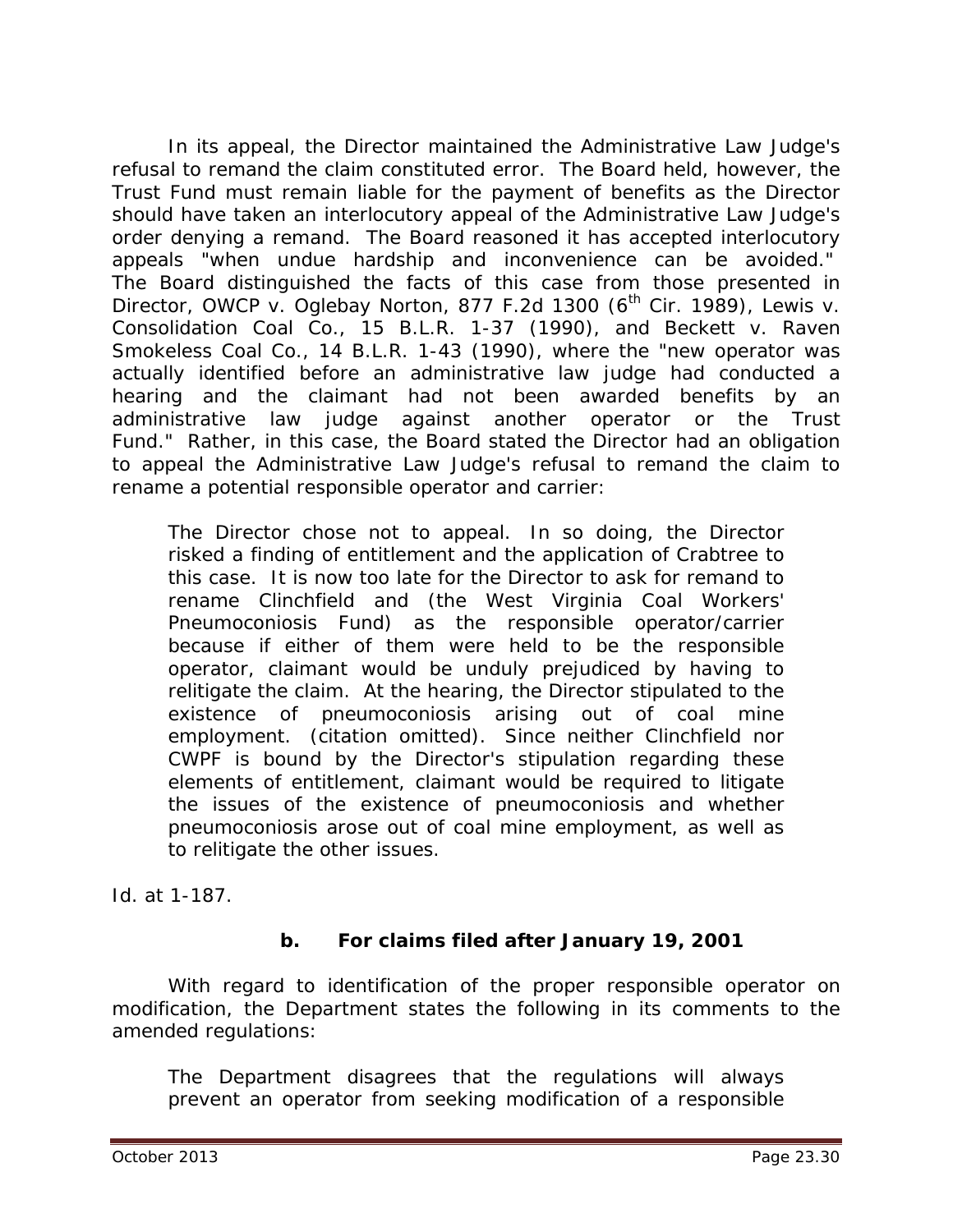operator determination based on newly discovered evidence. It is true, however, that the regulations limit the types of additional evidence that may be submitted on modification and, as a result, an operator will not always be able to submit new evidence to demonstrate that it is not a potentially liable operator.

The Department explained in its previous notices of proposed rulemaking that the evidentiary limitations of §§ 725.408 and 725.414 are designed to provide the district director with all of the documentary evidence relevant to the determination of the responsible operator liable for the payment of benefits. The regulations recognize, and accord different treatment to, two types of evidence: (1) documentary evidence relevant to an operator's identification as a potentially liable operator, governed by § 725.408; and (2) documentary evidence relevant to the identity of the responsible operator, governed by §§ 725.414 and 725.456(b)(1).

**. . .**

The operator's ability to seek modification based on additional documentary evidence will thus depend on the type of evidence that it seeks to submit. Where the evidence is relevant to the designation of the responsible operator, it may be submitted in a modification proceeding if extraordinary circumstances exist that prevented the operator from submitting the evidence earlier. For example, assume that the miner's most recent employer conceals evidence that establishes that it employed the miner for over a year, and that as a result an earlier employer is designated the responsible operator. If that earlier employer discovers the evidence after the award becomes final, it would be able to demonstrate that extraordinary circumstances justify the admission of the evidence in a modification proceeding.

That same showing, however, will not justify the admission of evidence relevant to the employer's own employment of the claimant. Under § 725.408, all documentary evidence pertaining to the employer's employment of the claimant and its status as a financially capable operator must be submitted to the district director.

65 Fed. Reg. 79,976 (Dec. 20, 2000).

Under the amended regulations at 20 C.F.R. § 725.465(b), "The administrative law judge shall not dismiss the operator designated as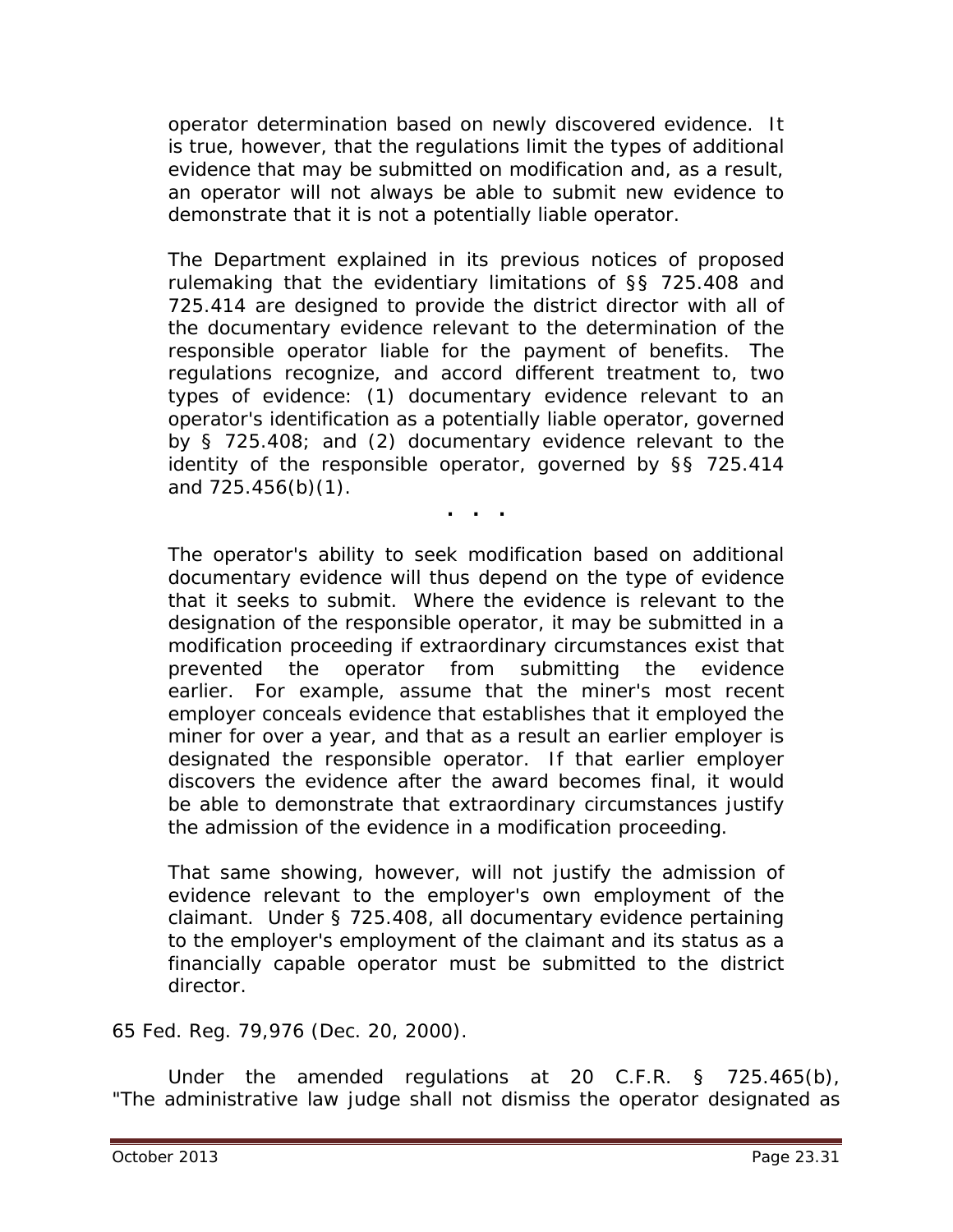the responsible operator by the district director, except upon the motion or written agreement of the Director." 20 C.F.R. § 725.465(b).

# **V. Onset date for the payment of benefits**

## **A. For claims filed on or before January 19, 2001**

The Board holds, on modification, the date of filing the underlying claim serves as the earliest date from which benefits may be paid. *Garcia v. Director, OWCP*, 12 B.L.R. 1-24 (1988). However, in *Eifler v. Director, OWCP*, 926 F.2d 663 ( $7<sup>th</sup>$  Cir. 1991), the Seventh Circuit drew a distinction between modification based on a mistake in a determination of fact, and modification based on a change in conditions. Specifically, a change in conditions, which requires that the claimant demonstrate that the miner's condition has worsened since the prior denial, entitles the claimant to benefits from the date of the change in conditions (which must be subsequent to the prior denial). A mistake in a determination of fact, however, may result in an onset date which is long before the date of the prior denial.

## **B. For claims filed after January 19, 2001**

Twenty C.F.R. § 725.503(d) was amended to address the date of onset of benefits payments in claims involving modification petitions. It distinguishes between an award based on mistake of fact, and an award based on change in conditions:

(d) If a claim is awarded pursuant to section 22 of the Longshore Act and § 725.310, then the date from which benefits are payable shall be determined as follows:

(1) Mistake in fact. The provisions of paragraphs (b) or (c) of this section, as applicable, shall govern the determination of the date from which benefits are payable.

(2) Change in conditions. Benefits are payable to a miner beginning with the month of onset of total disability due to pneumoconiosis arising out of coal mine employment provided that no benefits shall be payable for any month prior to the effective date of the most recent denial of the claim by a district director or administrative law judge. Where the evidence does not establish the month of onset, benefits shall be payable to